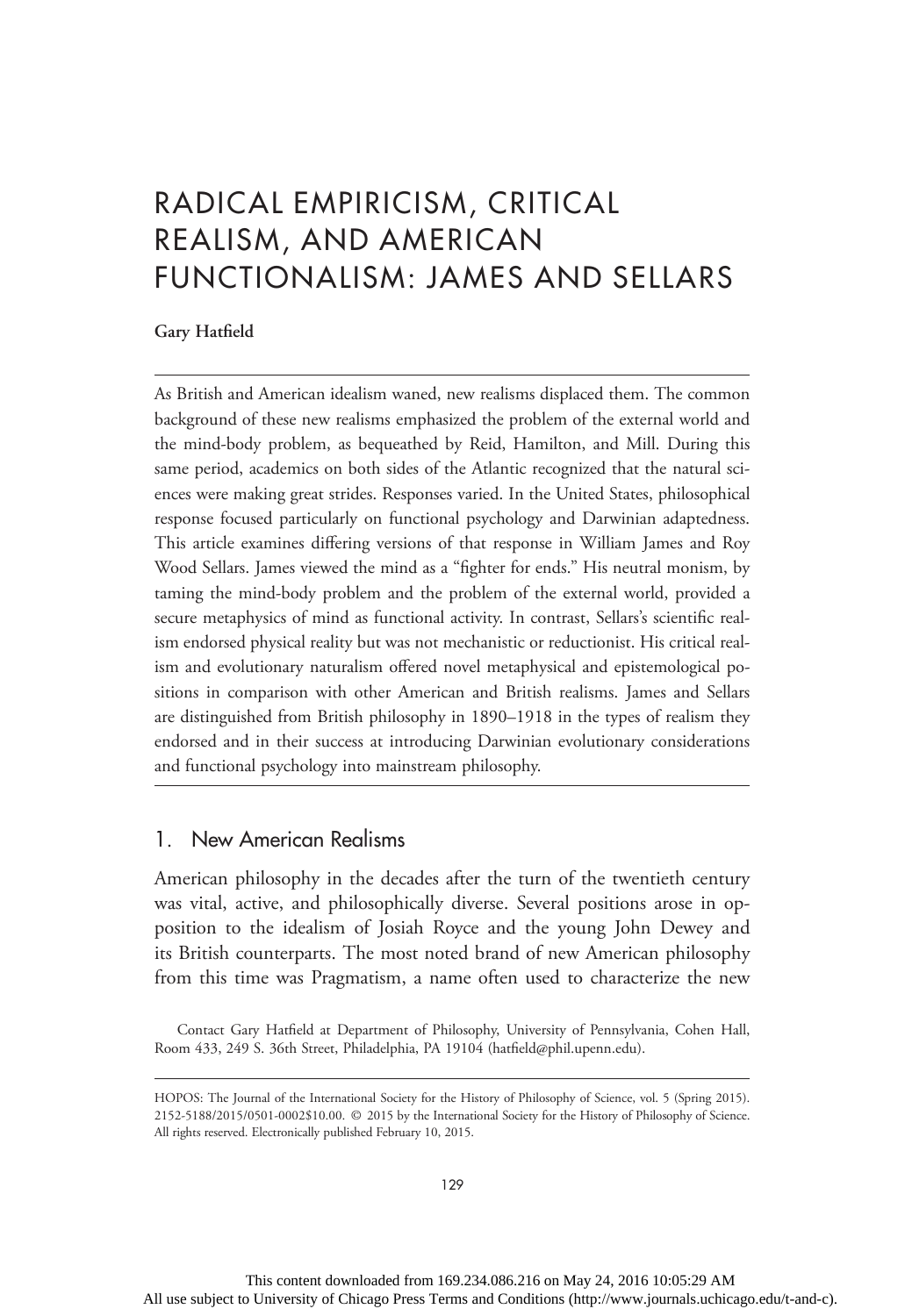tendencies in American philosophy in general. But there were other selfidentified tendencies at this time, including New Realism, Critical Realism, Evolutionary Naturalism, and (American) Functionalism, which ought not to be lumped together under the single rubric of "pragmatism." Putting terminology aside for the moment, we may ask which streams of early twentiethcentury American philosophy "go together" and whether something distinguishes such philosophizing from its European counterparts, other than its being American. For indeed the adherents of Pragmatism and the various "realisms" and "naturalisms" were in dialogue and did see themselves as responding to common problems with some degree of agreement—sometimes quite a bit of agreement and sometimes only a little.

Several things are common among American philosophers such as William James, Dewey, Roy Wood Sellars, F. J. E. Woodbridge, Charles A. Strong, and Ralph Barton Perry. They all shared an interest in science, they all had some interest specifically in psychology, they all were interested in epistemological questions, and they all had an interest in perception. But these commonalities do not distinguish this group from near contemporary European philosophers and philosopher-scientists, including Helmholtz, Wundt, Mach, and Russell. We could add a few other commonalities, such as that they all opposed the idealism of F. H. Bradley or Royce, they all held that knowledge (or the fact or process of knowing) does not change its object, they were all pluralists in the sense of believing that more than one thing exists, they all wanted to avoid representative realism, and they were all interested in the relation between physiology and psychology, or brain and mind. Allowing some latitude in the brand of idealism opposed, then Helmholtz, Wundt, Mach, and Russell (after 1912 for representative realism) all still fit the bill. We might add a further commonality: that they were all friendly toward metaphysics. This would set them apart from Mach and even Helmholtz (although he by no means held metaphysics to be meaningless) but not from Russell or Moore.

In seeking a unifying factor for some group of the Americans—to see whether there is one, not because there must be one—we may consider an interest in Darwinian biology as applied to problems of mind and the attendant (bio-)functionalist conception of mind. In American psychology, the functionalist bent of the Chicago department fueled the "Functionalist" school of psychology, whose founding documents are Dewey (1896) and Angell (1907).<sup>1</sup> In American philosophy, a strong interest in Darwin and func-

<sup>1.</sup> On the functionalist school of psychology, see Heidbredder (1933) and Owens and Wagner (1992). In the 1890s, Dewey was known as both philosopher and psychologist. Dewey is also associated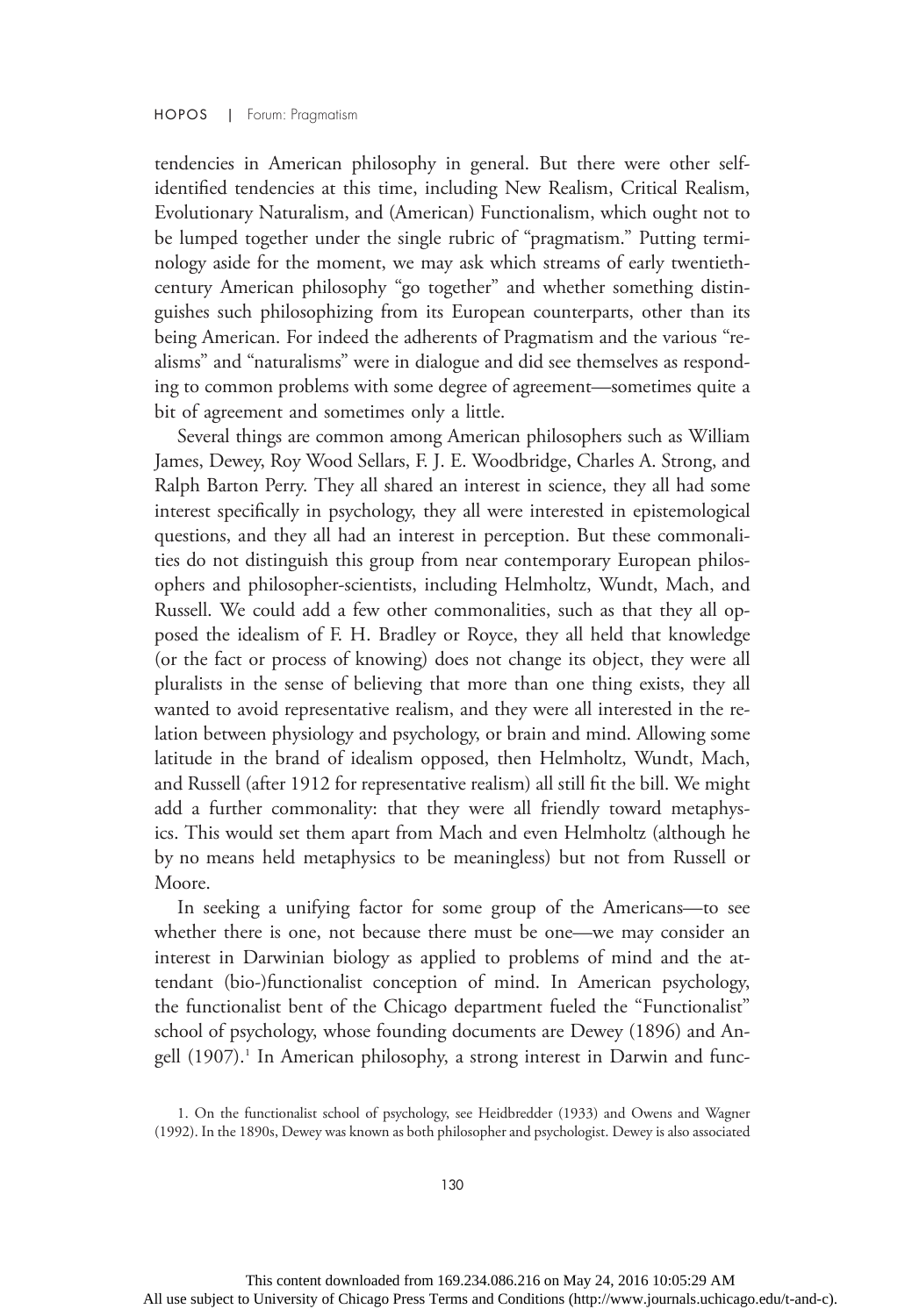tionalism sets New Realists and Critical Realists (or major adherents of each) apart from the Helmholtz, Wundt, and Russell.<sup>2</sup> For although Helmholtz, Wundt, and Russell each acknowledged Darwin in some way, they did not bring him in strongly. Mach tips his hat toward cognitive economy and the adaptation of organisms to environments; however, he does not offer a functional analysis of perception but emphasizes processes of association as the basis for perceptual order.<sup>3</sup>

I believe that it is functionalism, in the biological sense, that unites the Americans. They view mind or mental capacities in a characteristically functional way.4 This involved several factors. First, they viewed the whole organism as adapted and adapting to its environment through sensorimotor systems that work together, systems that are the product of evolutionary adaptation to an environment but that also allow for learning in adapting to specific cir-

3. Mach (1897, 1976) frequently invokes adaptedness and cognitive economy, but in explaining the formation of complexes of elements ("body" and "ego") he appeals to association (1897, 2, 9, 41; 1976, 16, 23) and says little about functionally adapted psychological structures and processes.

4. Woodbridge (1904, 592) sees France and America as centers of the application of evolutionary thinking to "logic" (which includes or abuts theory of knowledge). Noting that "in America the union of logic and biology is complicated," he mentions the application of evolutionary thinking to morals and asks: "If morality can be brought under the categories of evolution, why not thinking also? In answer to that question we have the theory that thinking is an adaptation, judgment is instrumental. But I would not leave the impression that this is true of pragmatism alone or that it has been developed only through pragmatic tendencies. It is naturally the result also of the extension of biological philosophy. In the biological conception of logic, we have, then, an interesting coincidence in the results of tendencies differing widely in their genesis" (592). In his own work, Woodbridge (1908, 15) acknowledges biological evolution but places his naturalism in an Aristotelian context and views evolution as historical development (1912), which explains the addition of Hegel to Darwin and Spencer in Woodbridge's lineage of evolutionary thinking (1904, 592).

with Pragmatism, sometimes under the name of "Instrumentalism" (Dewey 1905). During the eighteenth and nineteenth centuries, psychology usually was seen as one of the philosophical disciplines, in a broad sense of "philosophy" that includes natural philosophy. By 1900 in America (as also in Germany), psychology was a recognized scientific discipline, distinct from philosophy (see Hatfield 2002). All the same, the two disciplines enjoyed strong interaction, and some individuals belonged to both, as did Dewey and James.

<sup>2.</sup> The self-avowed New Realists (Holt et al. 1912) included Edwin B. Holt, Walter T. Marvin, William Pepperrell Montague, Perry, Walter Pitkin, and Edward Gleason Spaulding. Perry (1912, chaps. 12, 13) grouped James with the New Realists, as does Kuklick (2001, 202–3). Among the New Realists, James and Montague (1920–21) show the greatest connection to Darwin's theory and related notions of evolved function (with Holt following up). The self-avowed Critical Realists (Drake 1920) were Durant Drake, Arthur O. Lovejoy (who later jumped ship), James Bissett Pratt, Arthur K. Rogers, George Santayana, Sellars, and Strong. Among them, Sellars, Lovejoy, and Strong show the most interest in Darwin and functionalism. Holt et al. (1912) and Drake (1920) are efforts at "cooperative" philosophy, seeking terminological uniformity (as far as possible) and explicit agreement on some common principles, to allow for cooperative research as in the special sciences (see Holt et al. 1910; Drake 1920, vi–vii; Montague 1937, 142–43). Dewey (1903) is an earlier example of a cooperative approach.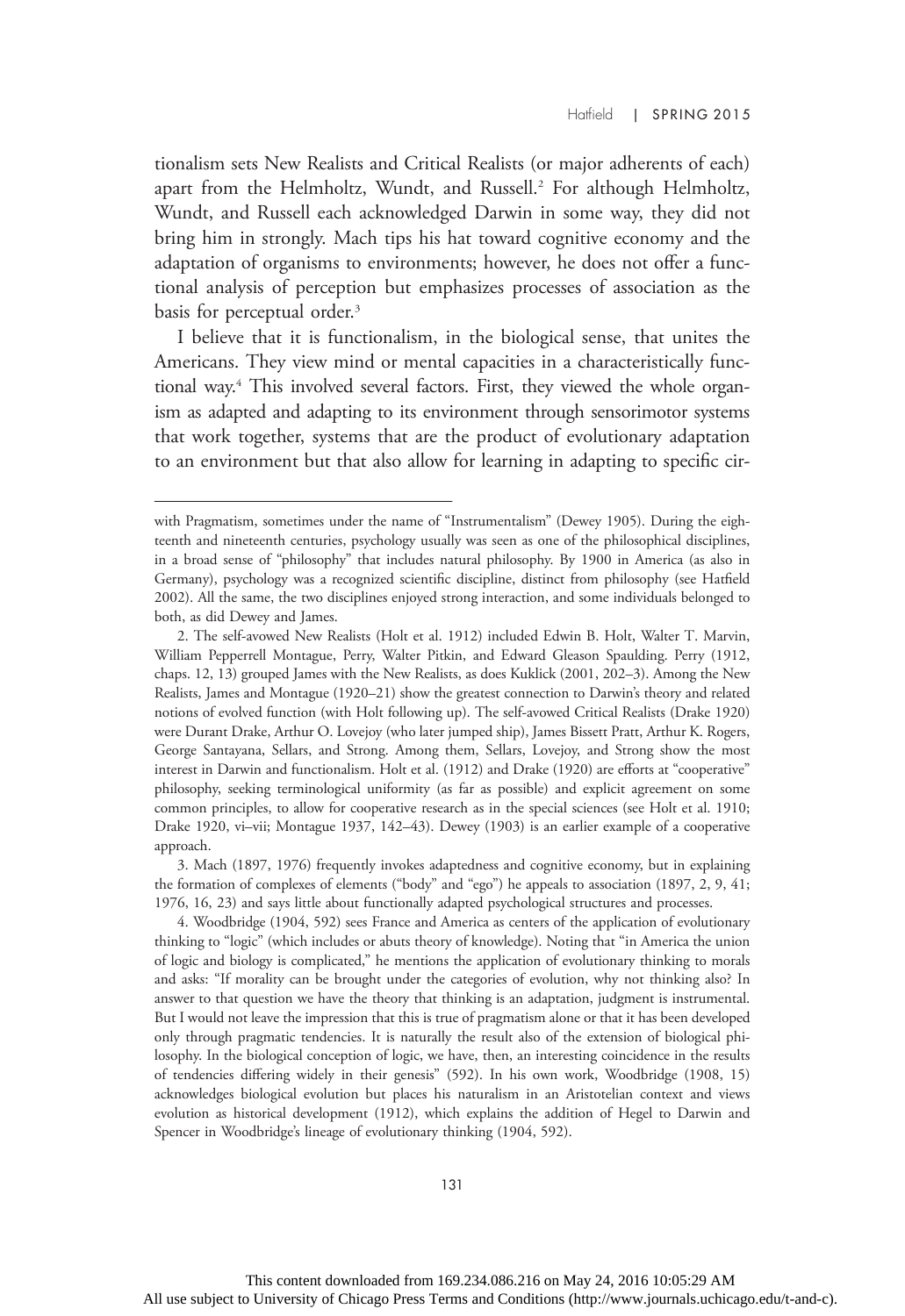cumstances. Second, they saw subsystems, such as the visual system, as serving the ends of the larger whole. Third, they stressed activities and processes over static structures.<sup>5</sup>

An appeal to functionally characterized systems and to evolved adaptation does not separate this subgroup of Americans from Spencer and the English Darwinians of the latter nineteenth century, including G. H. Lewes among the more philosophically inclined. Evolutionary thinking as applied to mind and psychology blossomed in the latter nineteenth century in both Britain and America. Many of the adherents were scientific intellectuals or scienceoriented philosophers, often without university appointment. The latter group includes Spencer, Lewes, T. H. Huxley, George Romanes, and, in the United States, James's early mentor Chauncey Wright.<sup>6</sup> In Britain, C. Lloyd Morgan applied Darwin to mind in the nineteenth century, but he did this more within psychology than in connection with epistemology or a theory of perception.7 A significant difference between these nineteenth-century intellectuals (British and American) and James and Sellars is that the latter two (along with Dewey) brought functional and evolutionary perspectives into academic philosophy.8 Sellars's evolutionary outlook was part of a general philosophical

5. These three factors emerge from Ruckmich's (1913) analysis of the term "function" as used in textbooks of psychology, as supplemented by Dewey (1884, 1896), James (1890), and Angell (1907). In Sellars (1907, 1920), the first and third factors are most prominent. Of course, I am not asserting that these three factors convey the full content of "functionalist" discussions of an integrated organism or the role of evolution; Dewey (1910, "Influence"), e.g., finds evolution important philosophically for emphasizing becoming over being.

6. On the early reception of Darwin among Cambridge intellectuals, including Wright (a strong adherent for Darwin over Spencer), Peirce, James, and John Fiske, see Wiener (1949) and Menand (2001). On evolutionary theories of mind and behavior more generally in nineteenth-century Britain and America, see Richards (1987).

7. It's not that Morgan did not have specifically philosophical interests, but his discussions of perception and the problem of the external world come late and reference Sellars: Morgan (1923), chaps. 7–8 and appendix; the latter cites Sellars's (1922) "critical realism." Morgan's philosophical works extending British Darwinism postdate the American efforts.

8. On the British side, L. T. Hobhouse (1901) and Samuel Alexander (1920) are partial exceptions, although Hobhouse's evolutionism was not greatly noticed in British academic philosophy, and Alexander's evolutionism was not Darwinian or particularly biological. Hobhouse wrote Mind in Evolution (1901) while working for the Manchester Guardian. He had taught philosophy as a fellow of Corpus Christi in Oxford until 1897, producing an epistemological work (Hobhouse 1896). His interests turned toward sociology, and in 1907 he became professor of sociology at the University of London (although retaining relations to philosophy). His 1901 book received much of its notice from psychologists. The same can be said for his *Development and Purpose* (1913), which attracted some philosophical attention in America (e.g., Perry 1917); in Britain, it received a moderately negative review from Bosanquet (1913). Hobhouse's Morals in Evolution (1906) attracted philosophical attention in both Britain and America, largely negative in the former (e.g., Seth 1908). Alexander (1920) proposed a philosophy of emergent evolution, using the latter term to mean development and considering the emergence of properties (or "qualities") of life and mind from physicochemical processes;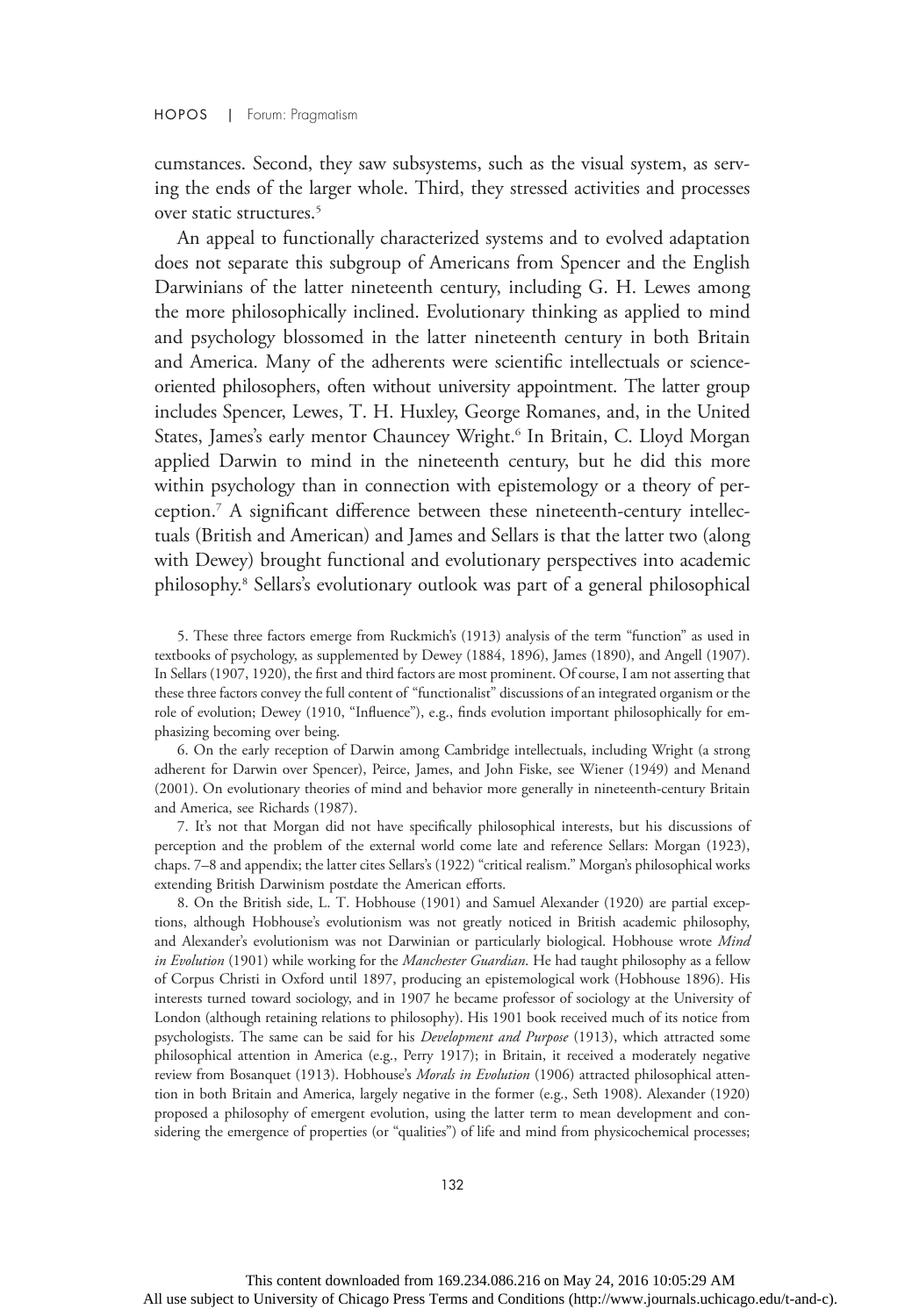system of Critical Realism and Evolutionary Naturalism. James invoked Darwin most explicitly in his psychology but relied on his functionalist interpretation of consciousness in his radical empiricism to do away with the notion of the subject and be left with an ontology of metaphysically minimalist "stuff." Subsequent sections fill out these characterizations of James and Sellars.

For now, I want to approach what they have in common from another direction, by characterizing a complex of philosophical issues and agreed-on diagnoses that set a common framework for philosophy in both America and Britain. This framework comes partly from a shared conception of what had gone wrong in philosophy from Descartes to Hume and partly from a nexus of philosophical issues arising with increased activity in psychology and neurophysiology. Some of the Americans gave distinctive answers to epistemological and metaphysical questions they shared with their transatlantic colleagues. Accordingly, James and Sellars set themselves apart from the Europeans and from each other by combining distinctive epistemological and metaphysical positions with their functionalism and evolutionary thinking. The next section lays out a common Anglo-American problem and solution space in epistemology and metaphysics; I subsequently turn to the distinctive positions of James and Sellars.<sup>9</sup>

#### 2. Common Problems from a Shared Background

The "new" Anglo-American philosophies that arose circa 1900 agreed in being in some sense realist. This realism was in the first instance set in opposition to idealism, which included German Idealism, British Idealism, and the idealism of Royce. A common characteristic of these idealisms was that the world is an embodiment or expression of reason or mind. This idealism was taken to be monistic: it posits that there is only one thing, the Absolute. In-

there is not a strong element of Darwinian evolution in his work. Cunningham (1996, chaps. 2–3) details Moore's and Russell's cold responses to the philosophical relevance of Darwin.

<sup>9.</sup> In his insightful comments on an early draft of this article, Alex Klein asked in what sense James and Sellars may be classed as a group. Specifically, he wondered whether they form a self-avowed grouping, an external historical grouping (such as we impose on the British empiricists), or a developing lineage with common sources. In any case, James, Dewey, Angell, and Sellars form a selfavowed lineage (Sellars [1907, 17] refers to Angell on functional psychology and to Strong on evolution; Dewey [1903, preface] sees a debt to James and an endorsement of functional psychology as shared by the cooperating authors of the book); the lineage favors natural selection over Lamarckism and, hence, extends back to Darwin and may include the English Darwinians of the latter nineteenth century. The Americans remain distinctive in their versions of Realism, New and Critical (offering different answers to a common problematic) and in their priority in bringing evolutionary thinking into mainstream philosophy.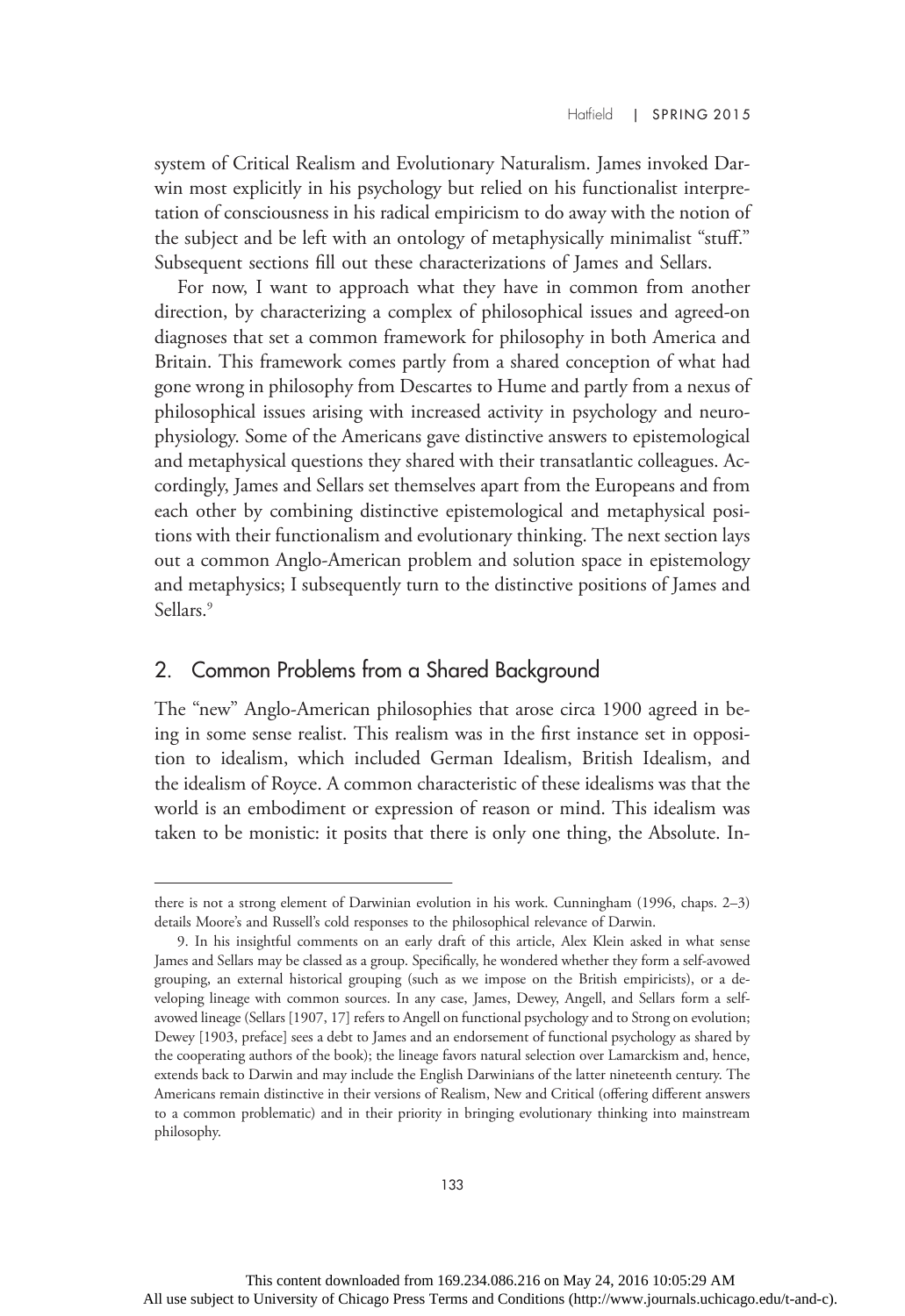dividual minds are limitations on the Absolute. The objects of knowledge are mind dependent and are altered or constituted through being known.

The realists who opposed this idealism included, prominently, Moore and Russell after 1898, James from about the same time, the New Realists who followed James, Woodbridge, and Sellars and (many of ) his Critical Realists. These anti-idealists rejected the mind dependence of the object of knowledge, its mental nature, and the conditioning of the object in being known, and they affirmed a plurality of things—although not necessarily of kinds of things—in opposition to the monism of the Absolute.10

Seeing these authors as all rejecting the idealism of their predecessors, or of their own youths, sheds light on the positions of figures such as Moore and Russell. The realization that mind independence could be the criterion of the real helps make sense of how Russell's middle-period sense-data philosophy, in which he rejects the existence of material things in the usual sense that is, of material things considered as made of garden variety matter—could still be considered a *realism*. And it helps make sense of how James's neutral monism—the name given his position by Russell—which gives up both ordinary material things and the subject of the mental acts allegedly directed on them, could be called a new realism. Both are realisms without material reality. James's entities, characterized more closely below, are "real" because they are mind independent. They are many and can exist and be known in independence of one another. This is a "pluralistic" realism of many independent things (which may all be of one "neutral" kind) set over against an idealistic monism of one all-encompassing Absolute.

Although recognition of the opposition of the new realisms to idealism is illuminating, it does not fully reveal the archaeology of the new British and American philosophies circa 1900. A deeper conditioning factor, shared with idealists, shapes the space in which innovators developed their philosophical positions. This factor is the problem of the external world. In the decades surrounding the turn of the twentieth century, the problem of the external world was *the* fundamental problem of philosophy for the groups we are considering. It provided a framework for a nest of other problems, anent epistemology, ontology, and the mind-body relation.

This problem of the external world was not primarily the problem of whether or how we know the external world, of avoiding skepticism. That

<sup>10.</sup> To see how idealism was understood by its youthful friends-turned-foe and other opponents, consult Perry (1912), pt. 3, and Russell (1912, chaps. 5 and 9; 1959, chaps. 4 and 5). Descriptions of idealism by its opponents may not be accurate: see Horstmann (1984) and Candlish (2007).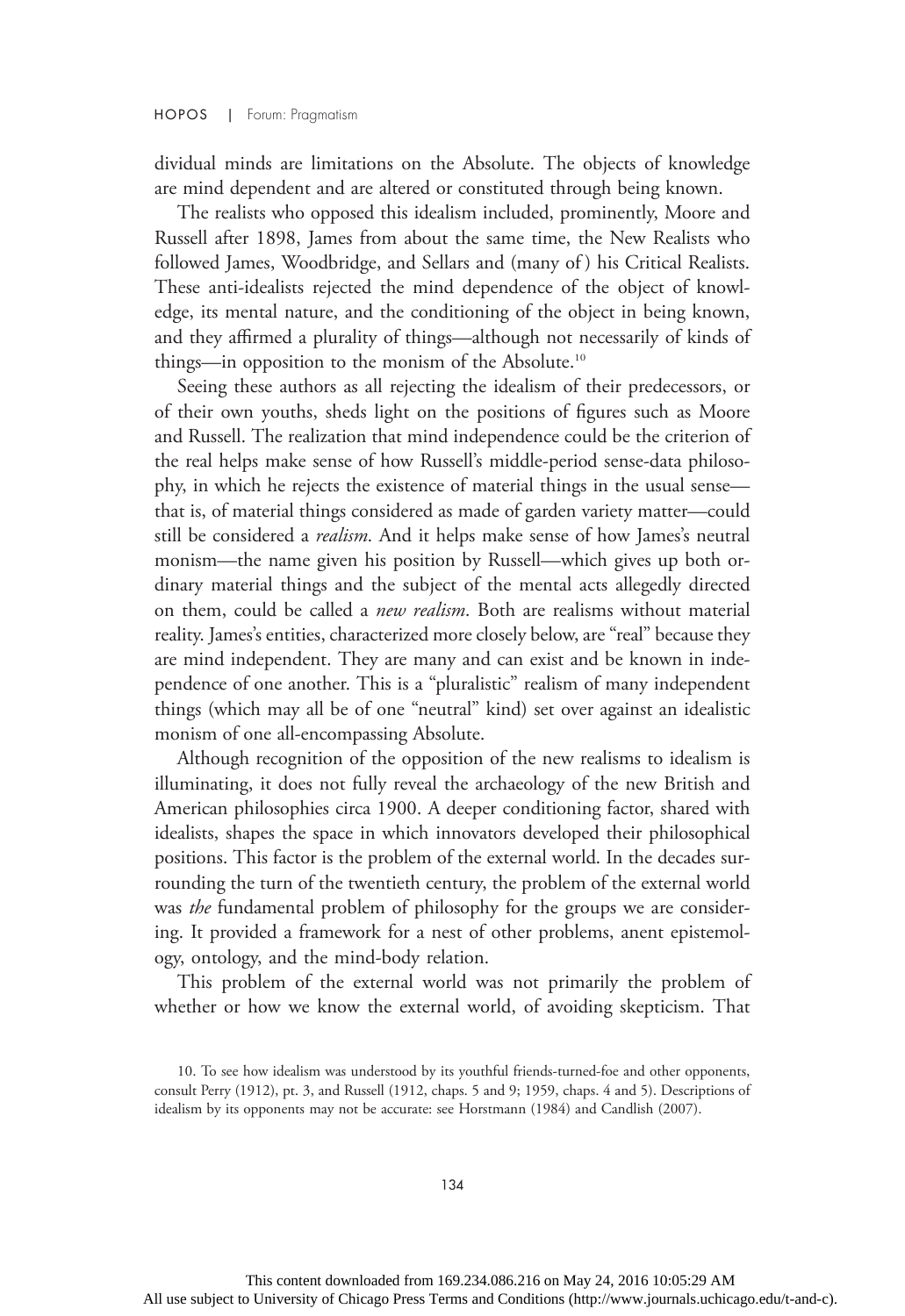was the classic problem of knowledge from Descartes to Hume. It was generally accepted that Hume's radical skepticism—on a standard skeptical reading of his philosophy—was a reductio of the problem of knowledge inherited from Descartes and Locke. This diagnosis of the shape of the history of the problem was given by Thomas Reid and accepted by basically all parties among the new realists. Reid's philosophy, as interpreted and conveyed by William Hamilton and, for the Americans, by Dugald Stewart and James McCosh, set the problem space for turn-of-the-century Anglo-American philosophy.<sup>11</sup>

Hamilton's Lectures on Metaphysics, published posthumously (1861), and his edition of the works of Thomas Reid (1846), with numerous discussion notes and appendixes, were central works of philosophical discussion in the middle decades of the nineteenth century. Mill's *Examination of Sir William* Hamilton's Philosophy (1872) stirred up a flurry of response, and, although it cut into Hamilton's popularity, it did not immediately remove Hamilton's works from prominent reading lists in philosophy, including the reading list for the Cambridge Tripos in moral philosophy (e.g., Cambridge University 1893, xvii).

In his lectures, and an earlier paper in the *Edinburgh Review*, republished in his collected Discussions (1855), Hamilton laid out the space of positions on the problem of the external world and the perceiver's relation to the object, including the ontology or metaphysics of perceiver and object. As constructed from Hamilton's list (1855, 61), these are

- (1) Natural Realism or Natural Dualism, according to which we have "intuitive knowledge," or direct apprehension without intermediary, of both mind (through its acts) and matter (through its properties), and are accordingly assured the existence of both (a commitment to mind-matter dualism);
- (2) Absolute Identity, which "reduces mind and matter to phenomenal manifestations of the same substance" [the position of Spinoza];
- (3) Idealism (as in Berkeley);
- (4) Materialism;
- (5) Nihilism, in which "consciousness itself" is "recognized only as a phenomenon, and the substantial reality of both subject and object denied" (the position ascribed to Hume); and finally the position, according to Hamilton, most prevalent before his time:

11. On the background to the problem of the external world before and including Russell, see Hatfield (2013b). On Scottish philosophy in North America, see Foster (2012).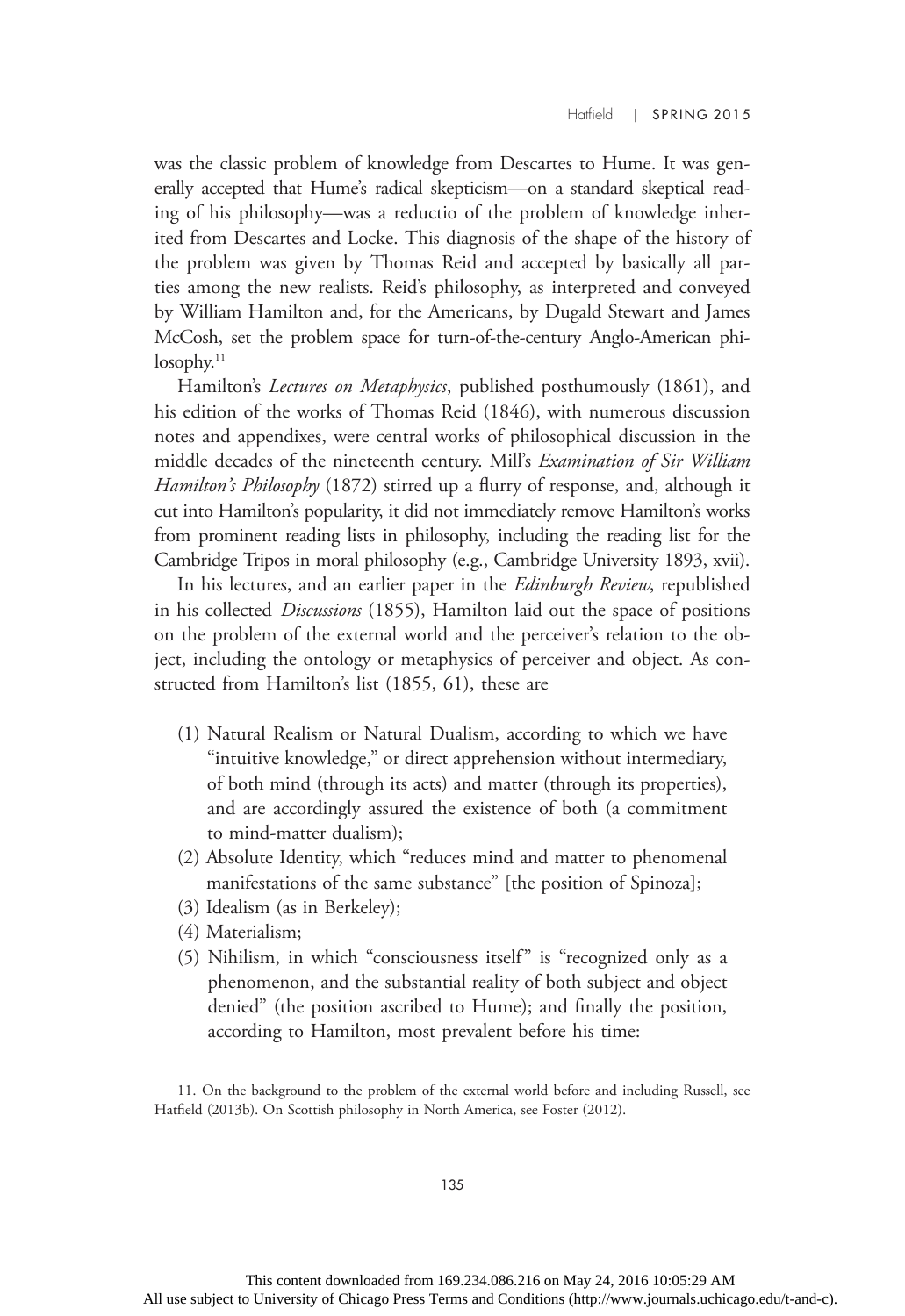#### HOPOS | Forum: Pragmatism

(6) Cosmothetic Idealism, Hypothetical Realism, or Hypothetical Dualism,12 which regards "the object of consciousness in perception as only a modification of the percipient subject, or, at least, a phenomenon numerically distinct from the object it represents."

Number 6, otherwise known as "representative realism," Hamilton further divided into three versions, depending on the relation of the representative object to the mind (1855, 63):

- (6a) "The representative object not a modification of mind." This broad category describes positions that posit a representative object distinct from the mind and from external objects; it both comprises Malebranche's vision in God and prospectively fits the sensedata theories of Moore and Russell;
- (6b) "The representative object a modification of mind, dependent for its apprehension, but not for its existence, on the act of consciousness." The representative object is a mental state that may exist outside consciousness (the mental act of apprehension is distinct from the mental content apprehended), a position that Hamilton and Reid found in the theory of ideas of Descartes and Locke; and
- (6c) "The representative object a modification of mind, non-existent out of consciousness;—the idea and its perception only different relations of an act (state) really identical." There is no difference between mental act and object; the mental state is a perceiving, characterized by a representational content. Hamilton ascribed this position to Thomas Brown.

Hamilton supported 1 and sought to undermine 6. He did not give much play to positions 2–5.

Our realists from the turn of the century also focused on 1 and 6. Dual aspect monism (2) was in play (e.g., Lewes 1874–79) but not among our group. Idealism (3) was the enemy to be rejected. Materialism (4) was largely a nonstarter, although Sellars adopted a related position of physical realism. Nihilism, or Humean skepticism, was taken as a reductio of 6. Position 6, or rep-

<sup>12.</sup> "Cosmothetic Idealism" is the same position as Hypothetic Realism and Hypothetic Dualism. It is "idealism" in the sense in which Reid (1997, 23) described Descartes and Locke as adherents of "the ideal system": according to him, they ascribed to the theory that ideas are the immediate objects of perception. They are representative realists and mind-body dualists; the other two labels are to be understood accordingly.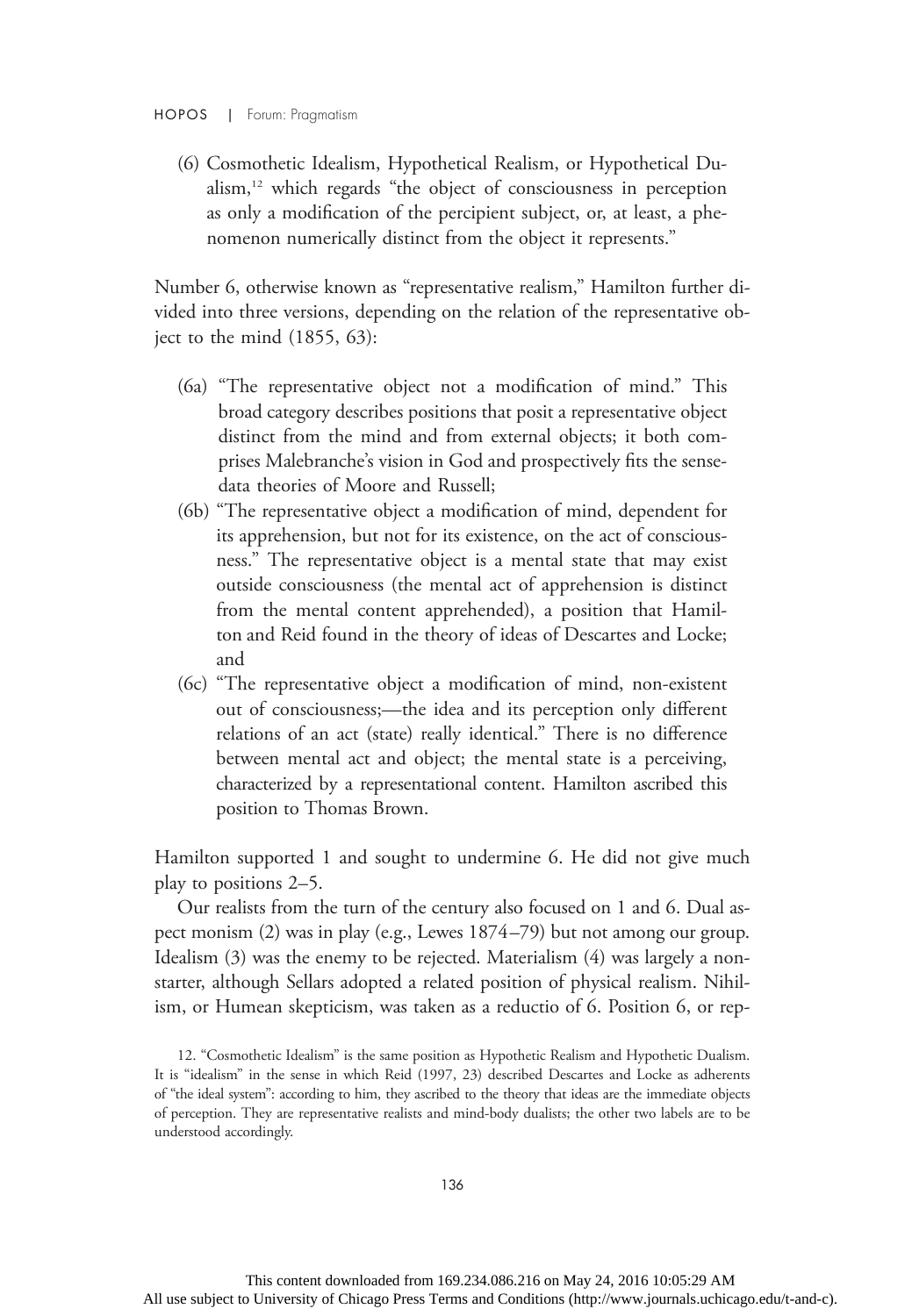resentative realism, was held for a time by Russell (until late 1912), was one of the favored positions of Moore, but was regarded as obviously untenable by our American realists.

The lesson that our American realists learned, as if by distant echo, from Reid and Hamilton, was the diagnosis of the inevitable failure of representative realism. That is, they accepted Reid's diagnosis that the theory of ideas as ascribed to Descartes and Locke—according to which ideas as mental states are the immediate objects of sensory perception—is doomed to lead inevitably to Berkeleian idealism and on to the utter despair of (the skeptical) Hume.

In an address before the International Congress of Arts and Science at the Universal Exposition in St. Louis of 1904, Woodbridge echoed this diagnosis: "Locke's axiom that 'the mind, in all its thoughts and reasonings, hath no other immediate object but its own ideas,' an axiom which Kant did so much to sanctify, and which has been the basal principle of the greater part of modern logic and metaphysics, is most certainly subversive of logical theory. The transition from ideas to anything else is rendered impossible by it" (1904, 597). Because this transition, also known as the "transcendent" jump, was rendered impossible by Locke's position, his theory of ideas was considered to be obviously defective. In practice, knowledge is found to be possible. So a theory of perception and its objects must be found that shows it as possible. James gave this same diagnosis in *Radical Empiricism* (1912), rejecting the notion of experience as "representative" in a "quasi-miraculous 'epistemological' sense" (61), speaking of the "epistemological chasm" of the transcendentalist (67), and denying, with Berkeley, the validity of a position commonly ascribed to Locke, according to which sensations are "copies" of the external world (212).

Sellars also regarded the problem of the perception of the external world as fundamental. Looking back retrospectively in 1969 to American philosophy at the beginning of that century, he noted that philosophy had been reinvigorated by the then recent progress in science, including physics, biology, and psychology. He did not see science as a threat to philosophy but as an impetus toward new work. Nor did he think that the scientists themselves could complete this new philosophical work. As he put it:

This [the progress in science] did not mean that, when confronted by the general problems philosophy and religion had raised, the scientist would offhand have an answer for them. I had read my Huxley and my Tyndall and saw where they diverged. My sympathies were more with Tyndall but I saw that Huxley was aware of the problems connected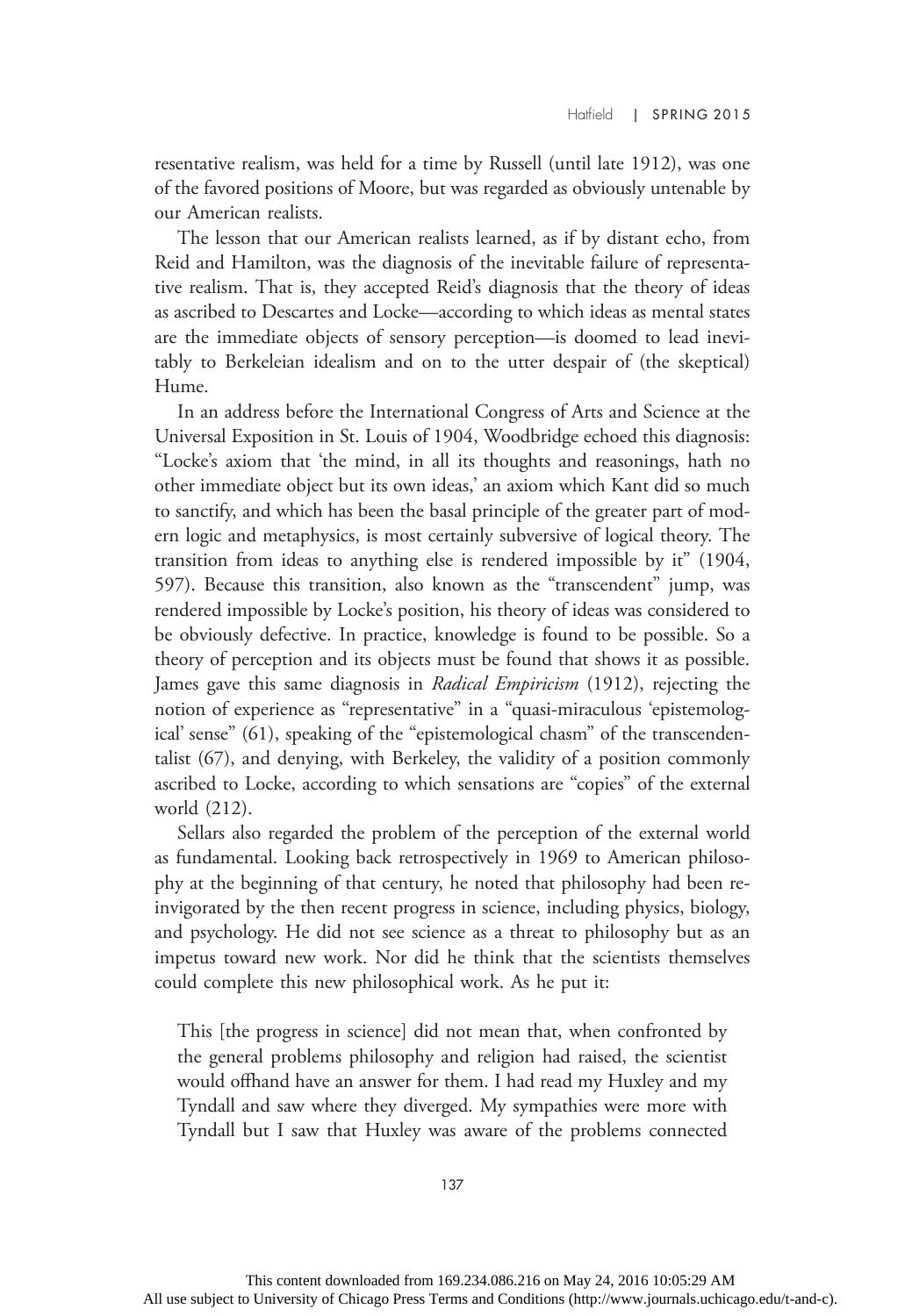with the mind-body issue. These were inherited epistemological questions connected with Locke, Berkeley and Hume and with Cartesian dualism and had to be met. As time went on, I focused my attention on perceiving as the starting-point of knowing, on the mind-body problem, and on the import of evolution. These, I felt, were tied in together. (Sellars 1969, 3–4)

Sellars here affirms that the problem of knowledge starts from perception. In a survey of epistemology composed early in the new century, he rejected all previous theories of knowledge, including that of James. As regards the "representative view," Sellars accused it of "a duplication of the cognitive object" (1912, 227). It makes a mental item the immediate object of knowledge and that from which the transcendent object is to be known. In its "duplication of the cognitive object as idea and as object," it renders "unthinkable" the "transcendence of mind" needed to reach the real but independent object of knowledge, thereby limiting cognition to a "personal system of ideas" (230).

In the accepted problem space concerning perception of the external world, a contending philosophical position must give accounts of the ontology of perception, the relation between consciousness and perception, and the immediate object of perception. Hamilton held that we directly experience both mind and matter in perception, that we are aware of their existence, and that we know (some of) their properties. Many authors did not accept his intuitive realism because of the argument from perceptual variability, by which Russell and Moore sought to establish sense data, and its close counterpart, the argument from physiological or psychological conditioning of perceptual experience, which rendered naive realism untenable.<sup>13</sup> However, these arguments were not why James differed from Hamilton. In a way, James accepted Hamilton's position that the objects of perception are directly present in experience, but his position was ontologically austere in banishing mind and matter as distinct kinds of stuff and settling on neutral items as the immediate objects of perception (in a manner to be explained). James's position was not on Hamilton's list.

Sellars took an opposite tack. He rejected intuitive positions such as Hamilton's as incompatible with his physical realism about the organism and its perceptual apparatus. Taken one way, he developed a new variant of Hamilton's position 6 in which the act of perception, its mental content, and the external object are distinct. However, since for Sellars the mental content is not

<sup>13.</sup> On theories of sense data in the first decades of the twentieth century, see Hatfield (2013a).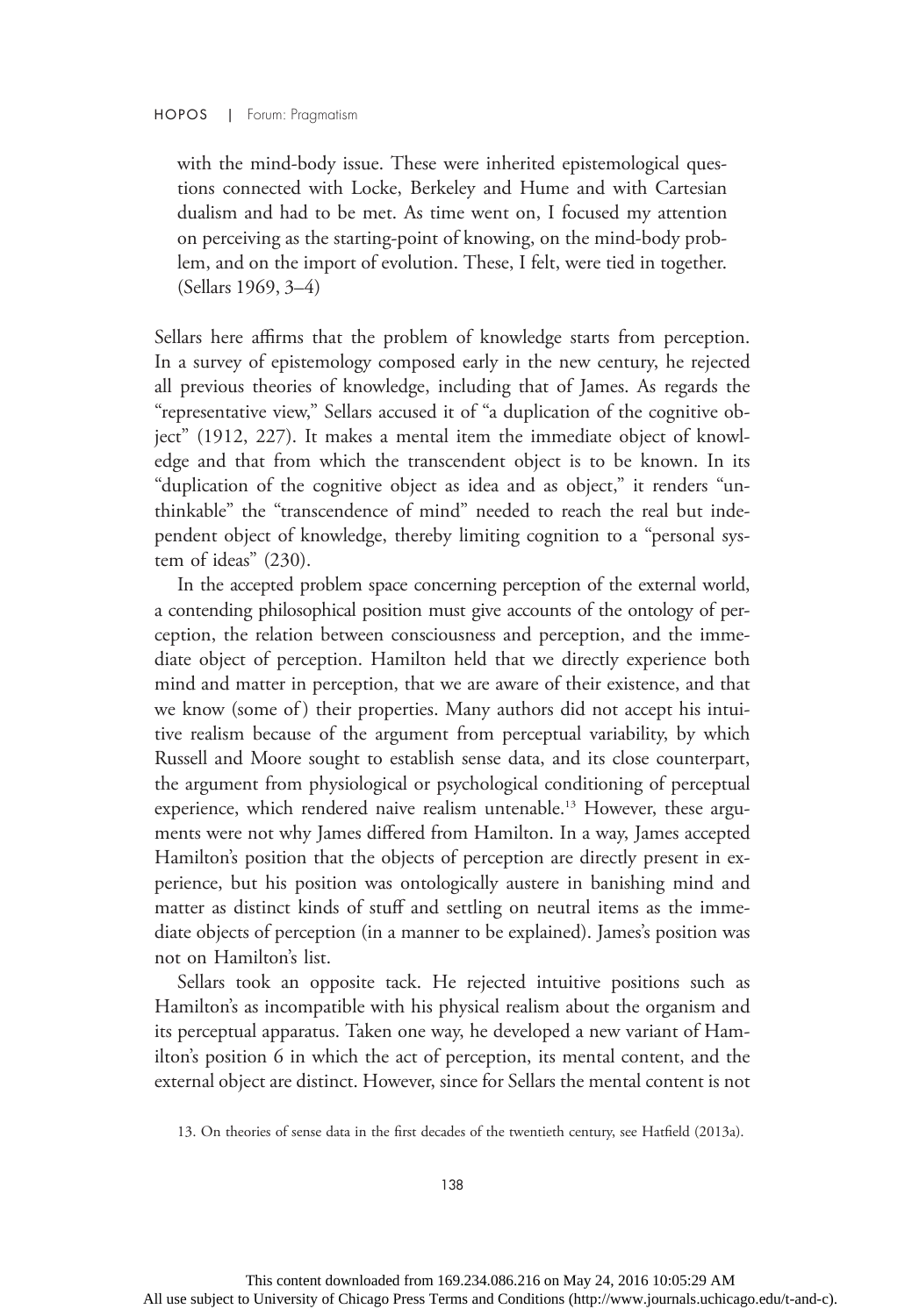the object of perception but the means by which an external object is affirmed, it is better to say that his position also is off the list, since it amounts to a mediated but direct realism.

In developing their novel responses to the problem of the external world novel both as regards the ontology of perception and the relation between perception and object—James and Sellars faced problems along another dimension of Hamilton's classificatory scheme, concerning the relation between mind and matter. Hamilton adopted dualism with 1, in which mind directly intuits matter. He ascribed a dualist position to adherents of 6, and this ascription fits Locke, the Russell of Problems (a dualism of mental act and material object), and Moore in some moods. These dualisms came along with the usual problem: How do mind and matter influence one another?

In his Principles of Psychology, James reviewed conceptions of the mindbrain or psychology-physiology relation. He rejected the epiphenomenalism then popular in England (espoused, e.g., by Clifford [1874] and Huxley [1874]) as denying the functional efficacy of mind. He rejected the psychic atomism of associationism because he found it to be unworkable as an explanatory framework. He put off the "monadism" of Lotze as too remote from scientific evidence. James recognized that the "ultimate of ultimate problems . . . in the study of the relations of thought and brain, is to understand why and how such disparate things are connected at all" (1890, 1:177). Despite unresolved metaphysical difficulties, in the *Principles* James endorsed the "soul" theory as the least objectionable: "I confess, therefore, that to posit a soul influenced in some mysterious way by the brain-states and responding to them by conscious affections of its own, seems to me the line of least logical resistance, so far as we yet have attained" (1:181). For the purposes of psychology, he accepted an "empirical parallelism." In the next section, we consider his attitude qua metaphysician.

Unlike James, $14$  Sellars was in no sense a practicing (or at least teaching and theorizing) scientist. He was a philosopher through and through. But he considered his philosophical position and indeed the philosophical problematic of his age to be deeply conditioned by the recent successes of the sciences. A new philosophy was needed and made possible by the new results of science. This new situation allowed for the development of a more satisfactory naturalism. The old naturalism, in attempting to overreach what it could obtain, gave sustenance to enemy philosophies. As Sellars later put it, "It was because atomistic, mechanical materialism found itself unable to do

<sup>14.</sup> Speaking of the Metaphysical Club, which met in Cambridge during the 1870s, Peirce said (ca. 1906) that "Wright, James, and I were men of science" (quoted in Wiener 1949, 19).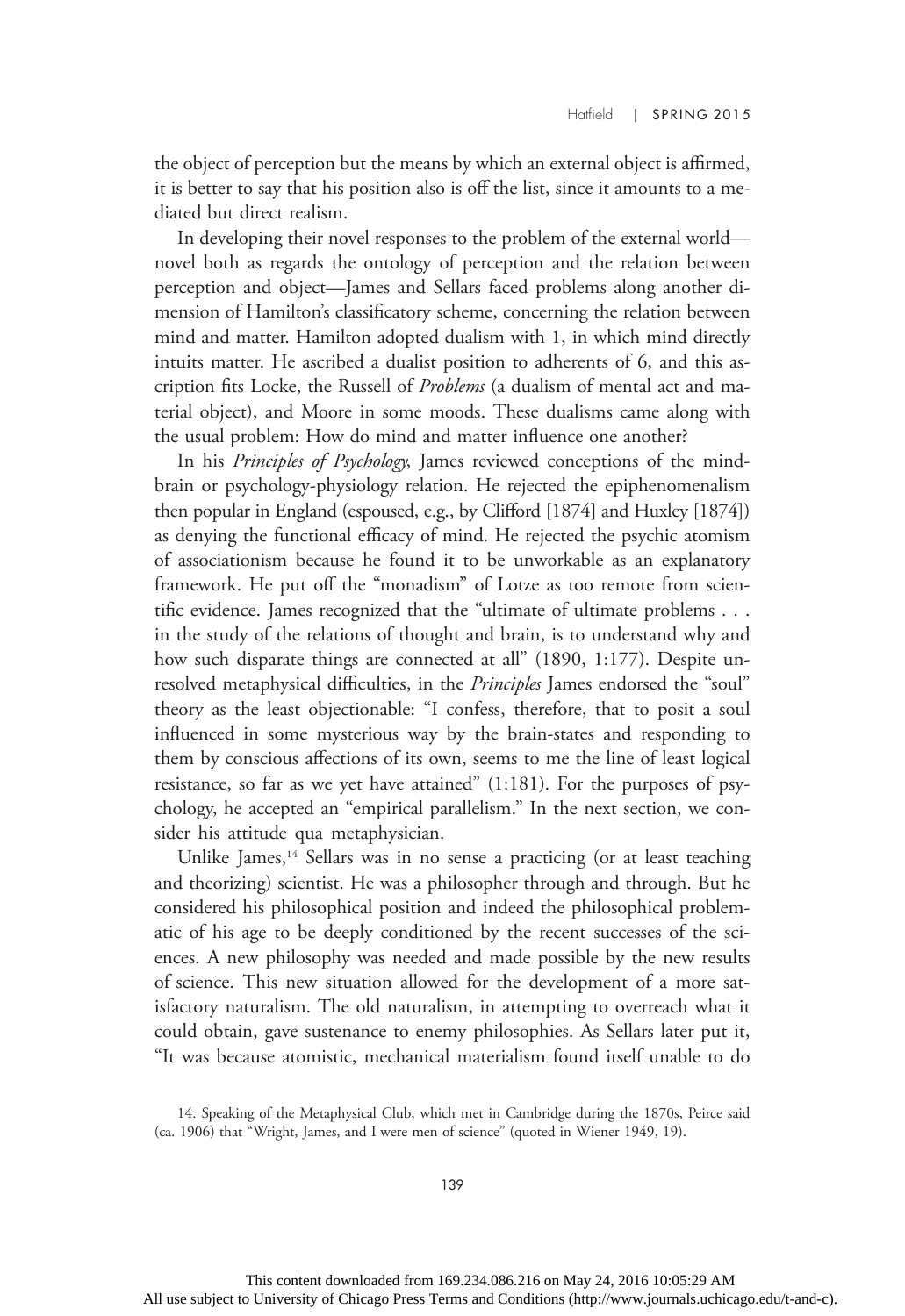justice to man's world that dualism and idealism so long dominated thought" (1932, 4). In rejecting mind-matter dualism and idealism, he sought to develop an evolutionary and critical naturalism, a naturalism that yielded a more robust realism than the neutral monism of James and the New American Realists.

Despite their fundamental differences, James and Sellars were both guided by an attitude that was, in the first 2 decades of the twentieth century, characteristically American.<sup>15</sup> They approached perception as the biological function of an adapted and adapting organism.16 Let us see how.

## 3. James and the One "Stuff"

In the *Principles*, James adopted a provisional empirical, conceptual, and methodological dualism, which distinguished subject and object—a position he adopted qua psychologist: "The psychologist's attitude towards cognition will be so important in the sequel that we must not leave it until it is made perfectly clear. It is a thoroughgoing dualism. It supposes two elements, mind knowing and thing known, and treats them as irreducible. Neither gets out of itself or into the other, neither in any way is the other, neither *makes* the other" ( James 1890, 1:218). His methodological and conceptual "dualism" analyzes what is involved in psychological acts of cognition and is a presupposition of a natural scientific psychology (1:vi). The full set of assumptions

15. Above I acknowledged that an evolutionary, functionalist psychology was actively discussed in Britain before the turn of the twentieth century. The works of Romanes and the activity of Morgan were extant as the twentieth century began, as were the works of Hobhouse, but they drew ever less attention in British philosophy. As already noted, Russell saw no special relevance of Darwin for philosophy. Otherwise, after some struggle, Russell ultimately accepted James's neutral monism, but only a little before 1920.

16. In the latter half of the nineteenth century, the term "adaptation to the environment" was used with differing connotations. The basic meaning in biology and psychology is that an organism's capacities (including anything from structures to innate functions to acquired habits and ideas) are adjusted to its circumstances. The mechanism of adjustment was under dispute, including as candidates divine design, evolution through inheritance of acquired characteristics, or Darwinian natural selection. Darwin spoke frequently of adaptation through natural selection (e.g., 1859, 82). James accepted the principle of natural selection through accidental variation of hereditary traits and differential survival and recognized it as one of two ways in which "zoological evolution" might allow that "an animal race may grow to be a better match for its environment" (1890, 2:626). In James's terminology, the other way was Spencerian "adaptation" via hereditary acquired characteristics. James favored natural selection from the first (1878, 14) and in the Principles explicitly rejected Lamarckism (1890, 2:678–88). Leaving his word usage aside, James recognized Darwinian natural selection as adjusting or adapting organisms to their environments and included instincts and (at least some) mental functions in that purview. Sellars (1922, chap. 15) accepted Darwinian natural selection but held open the possibility that biologists might discover yet other mechanisms beyond design and creative life tendencies (both of which he rejected).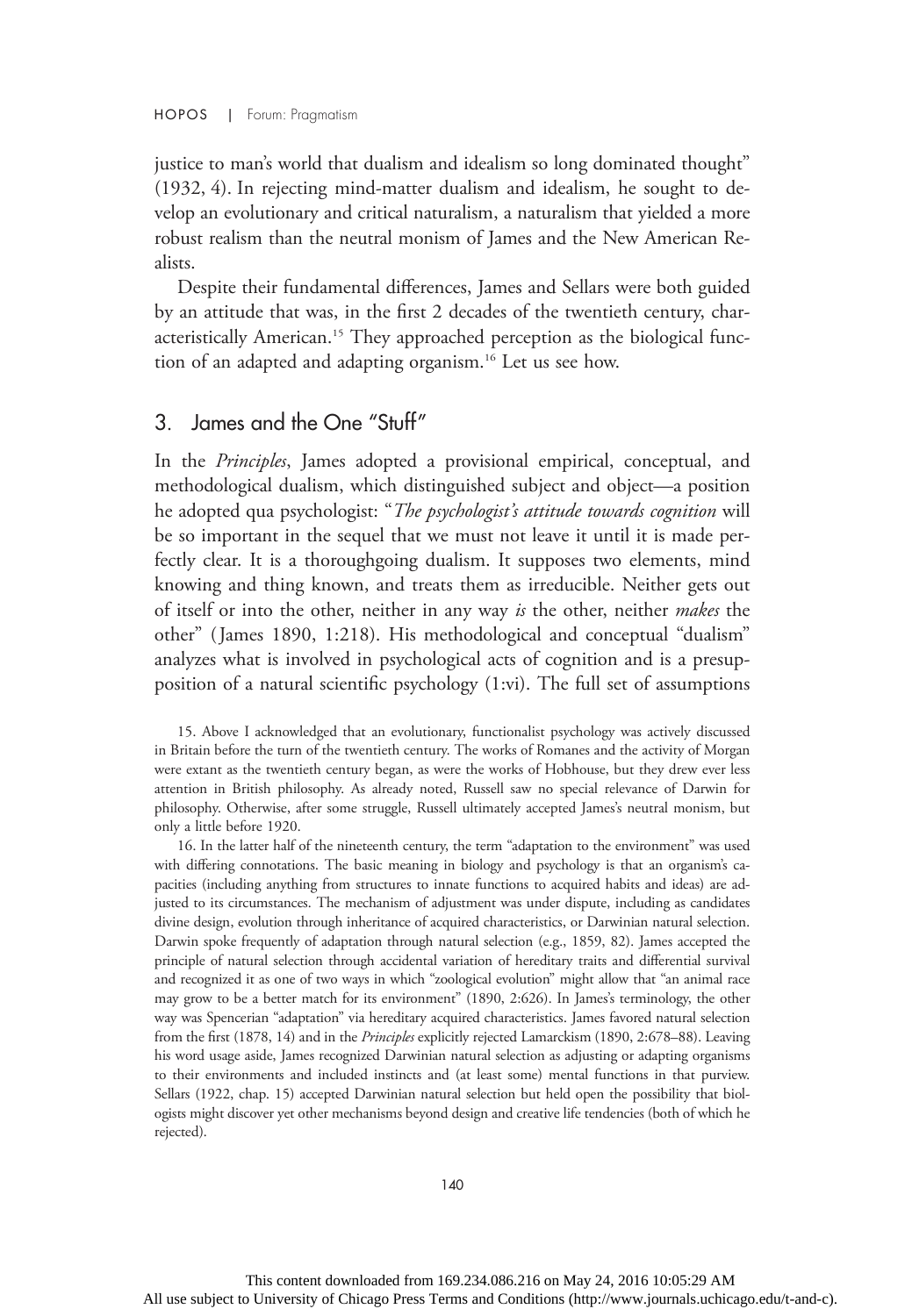includes four things: the psychologist, the psychologist's reality (brains, objects), the thought had by the psychologist's subject, and the object of that thought from the subject's point of view. In the Principles, James did not advance this dualism as a metaphysical hypothesis, consonant with treating psychology as a natural science and keeping his book as free as possible from metaphysics.17 This psychological dualism avowedly is consistent with nondualistic metaphysical hypotheses about the mind-brain relation.

According to this methodological and conceptual dualism, the mind constructs the object of knowledge as a result of stimulation to the nervous system. James calls such stimulation a "signal" from the thing: "Some sort of signal must be given by the thing to the mind's brain, or the knowing will not occur—we find as a matter of fact that the mere existence of the thing outside the brain is not a sufficient cause for our knowing it: it must strike the brain in some way, as well as be there, to be known. But the brain being struck, the knowledge is constituted by a new construction that occurs altogether in the mind. The thing remains the same whether known or not" (1890, 1:219). For all the psychologist knows, this occurring "in" the mind might be an occurring as a mental act of the brain. Without adopting this position himself, James averred: "The dualism of Subject and Object and their preestablished harmony are what the psychologist as such must assume, whatever ulterior monistic philosophy he may, as an individual who has the right to be a metaphysician, have in reserve" (1:220). The "pre-established harmony" is not that of Leibniz and monads but is functional: the nervous signals, which are in no way "pictures" of external things, are interpreted by a mind that can produce thoughts that correspond to and provide knowledge of the external object. The psychologist assumes knowledge to be possible and does not attempt to cover all epistemological concerns (1:184). Finally, in the quotation above James ascribes realism about external objects to the psychologist: "The thing remains the same whether known or not." The existence of things is not dependent on our perceiving them.

James regarded the brain-mind system as evolved and adapted. The system exhibits appropriateness of behavior to serve the ends of the organism. In seeking to characterize consciousness, he described it as "a fighter for ends" (1890, 1:141). The mark of intelligence comes in the selection of means to achieve ends (1:8). But the brain-mind system has additional functional or-

<sup>17.</sup> James was not opposed to metaphysics, only to half-baked metaphysical ideas: "Metaphysics fragmentary, irresponsible, and half-awake, and unconscious that she is metaphysical, spoils two good things when she injects herself into a natural science" (1890, 1:vi). Fully awake metaphysics can properly discuss the elements of psychology, such as the distinction between mental act and object described above, and its status (vi), but it does so as metaphysics.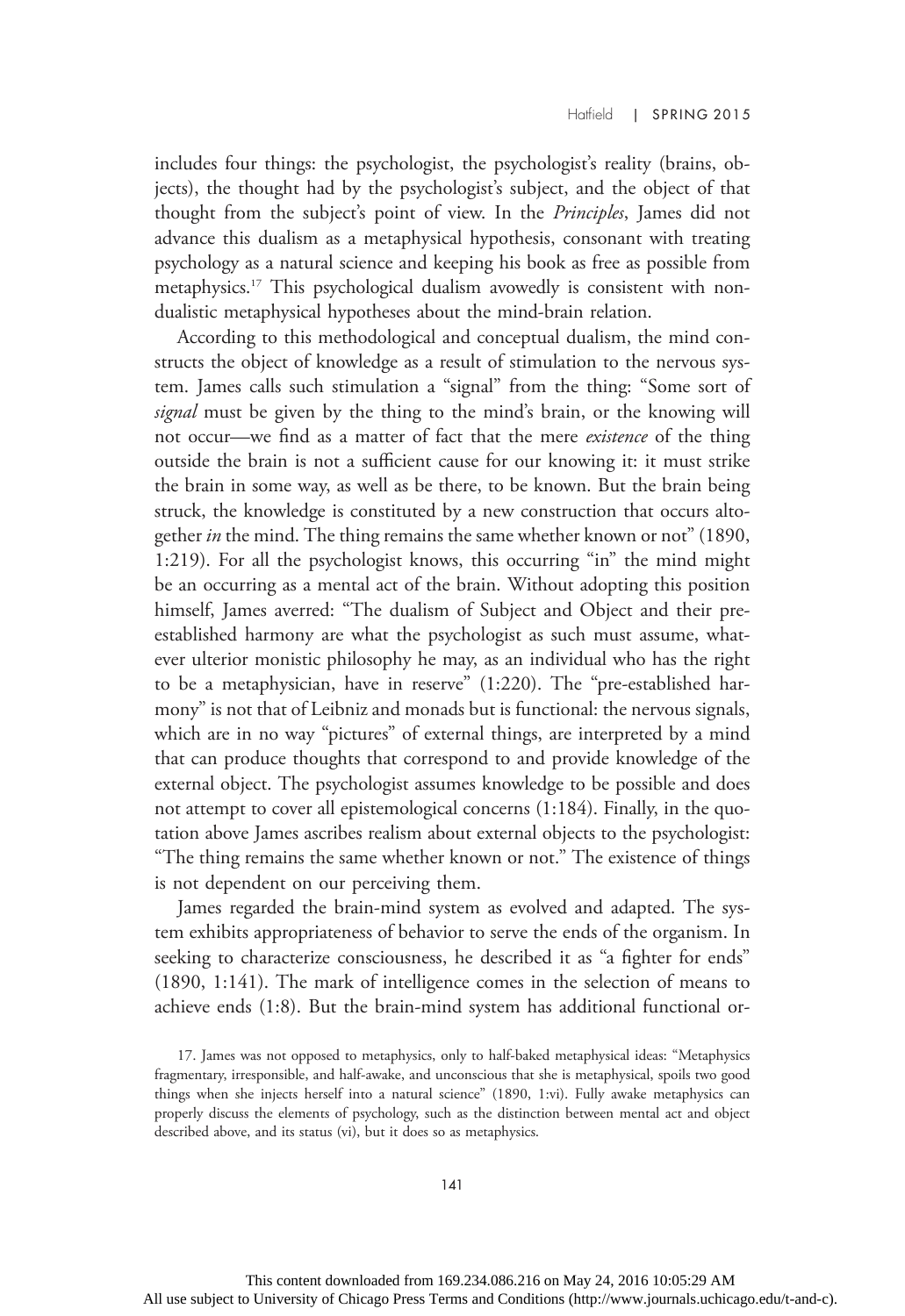ganization that does not depend on consciousness or having the ends actually in view. It is organized to produce (on the whole) biologically appropriate behaviors in response to circumstances. James called these adjusted mechanisms instincts and emotions. With an instinct, the animal need not have the end in view consciously or cognitively (2:383). But it must possess behavioral patterns that are triggered by circumstances for which those behaviors are appropriate. Sucking is a human oral instinct, present from birth (2:404).

In James's scheme, the organs of the brain evolve, just as do other organs. As one proceeds up the scale of being, behaviors that require close adjustment to varying circumstances become the province of the "higher" (cerebral) brain centers, whereas stereotypical behavioral repertoires become instinctual. In a flirtation with a kind of animal organic panpsychism, James held that "all the [nervous] centres, in all animals, whilst they are in one aspect mechanisms, probably are, or at least once were, organs of consciousness in another, although the consciousness is doubtless much more developed in the hemispheres than it is anywhere else" (1890, 1:78). Living animal matter may well be characterized by a kind of sensation and desire, which in its primitive state provides the material on which evolution acts:

All nervous centres have then in the first instance one essential function, that of "intelligent" action. They feel, prefer one thing to another, and have "ends." Like all other organs, however, they evolve from ancestor to descendant, and their evolution takes two directions, the lower centres passing downwards into more unhesitating automatism, and the higher ones upwards into larger intellectuality. Thus it may happen that those functions which can safely grow uniform and fatal become least accompanied by mind, and that their organ, the spinal cord, becomes a more and more soulless machine; whilst on the contrary those functions which it benefits the animal to have adapted to delicate environing variations pass more and more to the hemispheres, whose anatomical structure and attendant consciousness grow more and more elaborate as zoological evolution proceeds. (1890, 1:79)

This passage confirms James's view that evolution encompasses both instinctual reflex-like mechanisms and the organic basis of thinking and learning, the latter being functions that allow delicate adaptation to varying circumstances. That is, the ability for deliberation depends on evolved functions that support learned and creatively produced responses to novel situations. In a footnote to the sentence containing the word "evolution," James remarks that there are two theories of evolution, "inheritance of habits acquired" or "pres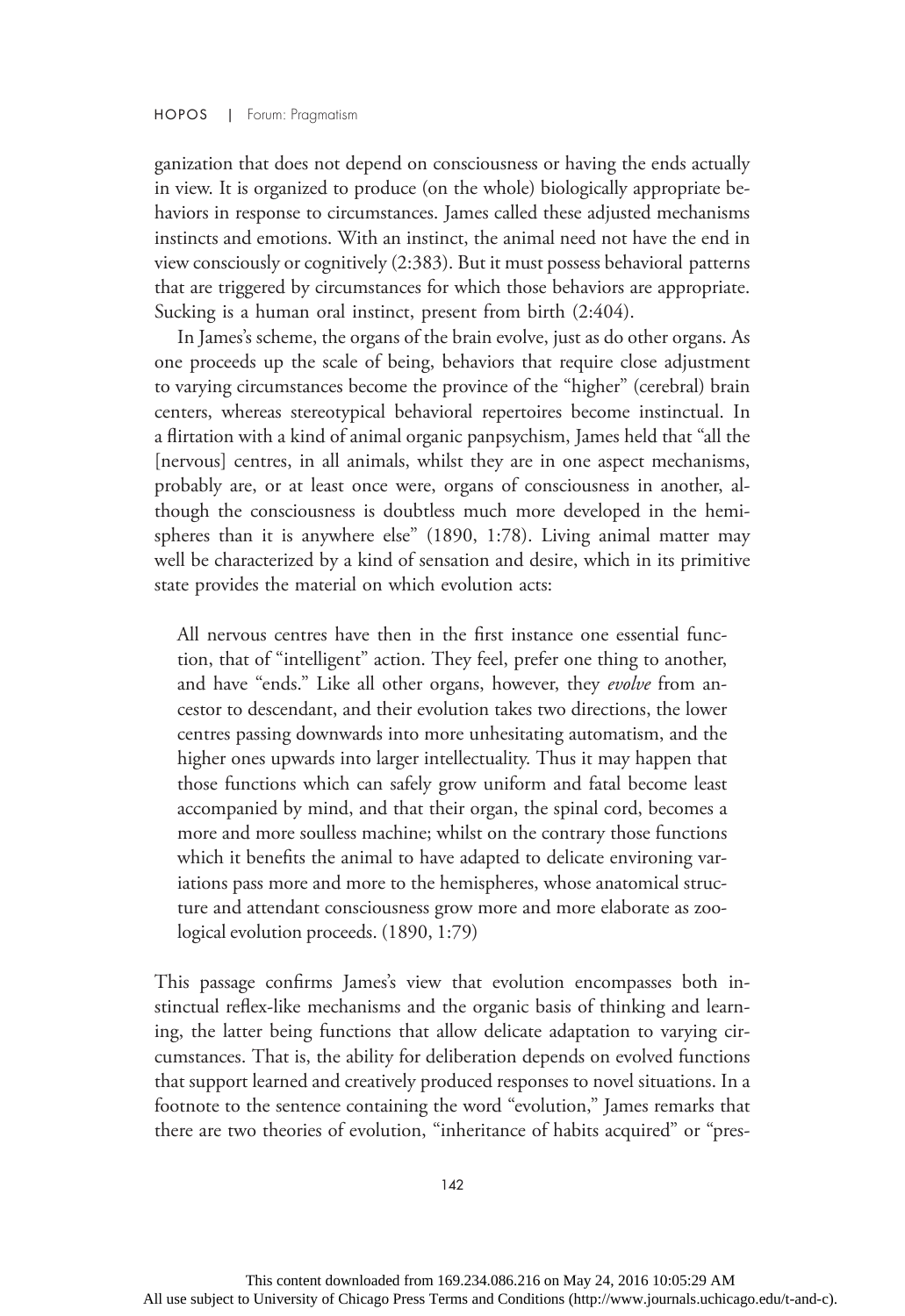ervation of lucky variations." He defers a choice between them to the last chapter of the book, where he declares his allegiance to Darwinian natural selection over Spencerian inheritance of acquired characteristics.<sup>18</sup>

Fourteen years after the publication of the *Principles*, James presented his mature metaphysics to the world in a series of essays, and he continued to elaborate it until his death.19 The metaphysics is a "radical empiricism" (as James [1904] called it) or "neutral monism" (as Russell [1914] named it). By comparison with ontological dualism, it posits "one primal stuff or material in the world, a stuff of which everything is composed" ( James 1912, 4). James calls that stuff "pure experience," which, for purposes of illustration, may be equated with an occurrent presentation. He invites his reader to "begin with a perceptual experience, the 'presentation,' so called, of a physical object, his actual field of vision, the room he sits in, with the book he is reading as its center" (11). This experience can be considered under two attitudes: as an object of knowledge in the world, which might be known by other people, and as an occurrent state of mind, a present experience. James's radical thesis is that the world consists only of such "stuff"; he interprets the notions of subject and object as ways of collecting this stuff. Collect the sequence of views of the room over time, whether anyone is there to see them or not, and one has the object; collect the sequence of experiences from the vantage point of an individual person, and one has the subject. In each case, all there is to the subject or object is a specific collection of "pure experiences"—including the relations among the items in each collection.

James analyzes knowing as a relation between bits of pure experience: "knowing," he says, "can easily be explained as a particular relation towards one another into which portions of pure experience may enter" (1912, 4). The "thought" itself becomes the thinker (James 1890, 1:369).<sup>20</sup> My experi-

18. Of course, Darwin (1859, 209) also allowed for the inheritance of acquired characteristics. But in discussions in the latter decades of the nineteenth century, the Darwinian theory of natural selection on unmodifiable and heritable variations was regarded as his distinctive contribution, leaving Lamarckism as Spencer's leading evolutionary theoretical tool. We may further note that James's statement that "all organs evolve" should not be assimilated to a view that every aspect of an animal's organic structure has been produced by natural selection. As far as I know, he did not consider this question explicitly, but we may suppose that he believed that the major adaptive aspects of physiological and psychological organs are evolved.

19. The canonical statements of James's radical empiricism occur in essays published in the Journal of Philosophy in 1904–5. [These and some additional essays are collected in James](http://www.journals.uchicago.edu/action/showLinks?crossref=10.1037%2Fh0070817) (1912), with a preface by Perry describing their place in James's philosophical oeuvre.

20. Although James sought to remain metaphysically neutral in his 1890 book, aspects of his account of the stream of thought and of his analysis of consciousness of self carried over into his metaphysics of neutral monism. The idea behind thought as thinker is that the act-object relation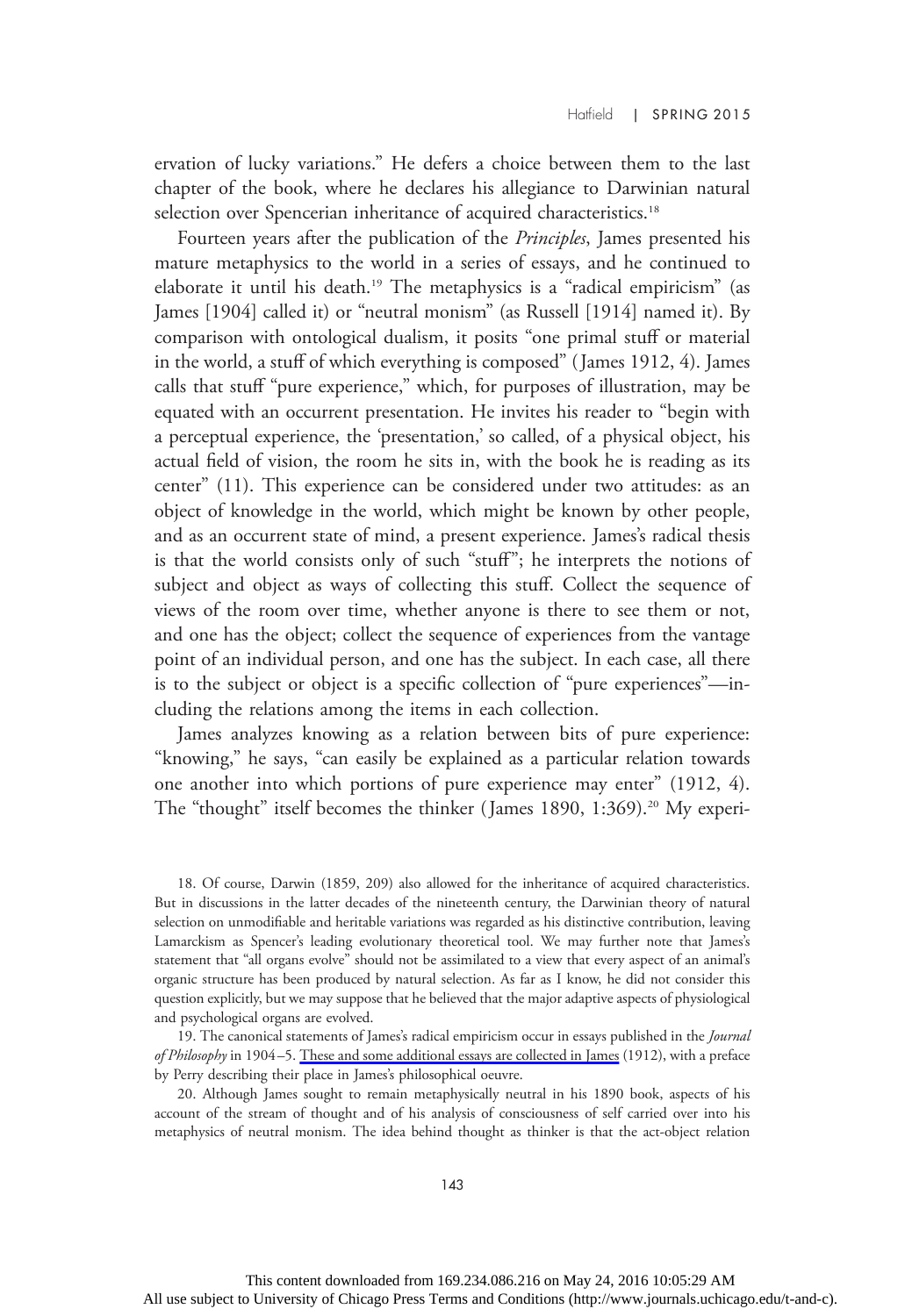enced vantage point located in my body behind my eyes is in relation to an experience of the desk and book. This relation is included within experience as an apprehension of an object. It is the relation of knowing. James's theory is a presentational theory, a cousin to Hamilton's intuitive theory, except the relation of intuition has been incorporated into a neutral monist ontology of primal stuff. 21

By 1909, James viewed this "radical empiricism" as more fundamental than pragmatism in his philosophical oeuvre; pragmatism was preparatory for radical empiricism (1909, xii). Pragmatic notions important for radical empiricism include that "ideas" are guides to action and truth is instantiated in functionally effective action. His example of the idea of Memorial Hall as guiding his walk toward that location and informing him of his arrival (by his having the expected chain of experiences, terminating in a view of the hall) is a case in point ( James 1912, 55, 68). Although not worked out in great detail (here or anywhere else that I have found), his idea seems to be that the content of thought is manifested in the difference that the content makes for action and action is resolved into sequences of presentations.

It is here that biology enters into James's metaphysical analysis. Recall that, in the Principles, he treated consciousness as a "fighter for ends" (1890, 1:141). It was not defined by its substantiality but by its functional efficacy as a subjective agency. A leading idea in the radical empiricism (or neutral monism) of 1904 is that agency can be analyzed away into a set of relations and regularities within and between portions of the primal stuff. The subject as agent can be resolved into a set of "external relations." Consciousness is now defined not as an entity or as the activity of a substantial mind or brain but as a function for selecting and guiding action that manifests itself among the neutral elements. The minimalist ontology of neutral monism extricates the functional role of consciousness from the metaphysical conundrums of subject needing to meet object and mind needing to influence brain. To repeat: subject and object are patterns of relations within the neutral stuff; the activity of mind is just a subset of those relations. James's functionalism does not determine his neutral monism; rather, it sets a conceptual framework within

should be understood not as an invocation of two distinct types of thing (a mental act and, in external perception, a physical object) but as a relation between two things of the same kind (two thoughts), one of which reveals a momentary aspect of an object. In neutral monism, there is no object beyond the set of perceived or unperceived neutral bits of "stuff," and the act-object or knowing relation becomes a relation of awareness obtaining between one bit of stuff and another.

<sup>21.</sup> As James (1912) acknowledges, ultimately this stuff has only time, space, and being in common. His position is pluralistic in holding not only that more than one thing exists but also that the things are constituted just of their properties (26–27).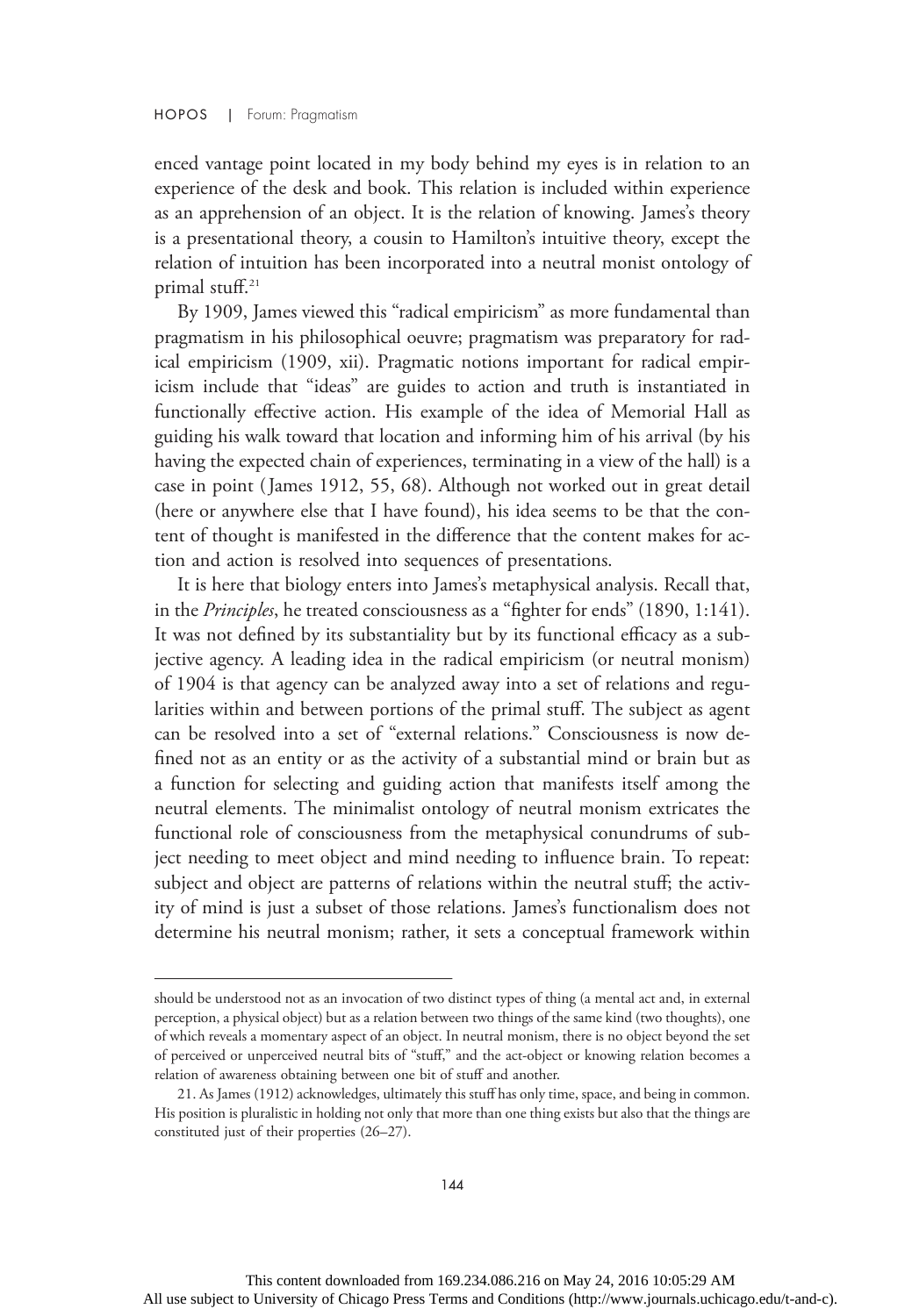which neutral monism appears to be a position that makes his functionalism work metaphysically, by addressing some known problems.

Finally, I should mention that, although James's radical empiricism has been compared with Mach's (1897) similar resolution of subject and object, or mind and body, into "sensations" or "elements," there is an important difference. Mach, although not as dogmatically antimetaphysical as sometimes portrayed, was not offering his analysis of sensations as a fundamental metaphysics. His position is epistemological.<sup>22</sup> He is telling us what we can know of self and body: we can know patterns and groupings of elements that are modeled on sensations. James, by contrast, is offering a fundamental metaphysics. He is giving us a theory of what there is and what there is not. And he does so unashamedly.

#### 4. Sellars's Critical Realism

Sellars took a circuitous route into philosophy. As an undergraduate, he attended the University of Michigan from 1899 to 1903. In his sophomore year, he was introduced to philosophy and pursued its study, together with "a large range of subjects" (Sellars 1969, 2). Finding that philosophy was not a possible "major" in graduate school, upon graduation he spent a year at the Hartford Theological Seminary. In 1904 he visited Wisconsin in philosophy, supported by a teaching fellowship, studying with F. C. Sharp and Boyd Bode. He returned to Michigan in 1905, where he spent the rest of his career. Summer 1906 found him in Chicago, studying with the philosopherpsychologist James Mark Baldwin. In 1909 he visited France and spoke at length with Emile Bergson, broaching his nascent evolutionary naturalism and advancing emergentism as an alternative to Bergson's vitalism. Bergson sent him on to study with the evolutionary vitalist Hans Driesch in Heidelberg (Warren 1970, xviii). Sellars acknowledged the criticism of bare mechanism by the vitalists but retained his emergentism as a form of physicalism in which living things gain new organic properties through a novel organization of matter.

Recall that Sellars was responsive to the fact that, when he entered philosophy, the intellectual scene was marked by the vitality of natural science. He retrospectively observed that "American philosophy, as it developed in the twentieth century, as the universities got under way, had more intimate con-

<sup>22.</sup> Banks (2003) mitigates Mach's antimetaphysical position and also correctly observes (247) that Mach may have slipped into metaphysics more than he intended or admitted. Banks's discussion perhaps does not fully capture the sense in which James's and Russell's intentions were avowedly both metaphysical and epistemological while Mach's analysis was avowedly epistemological.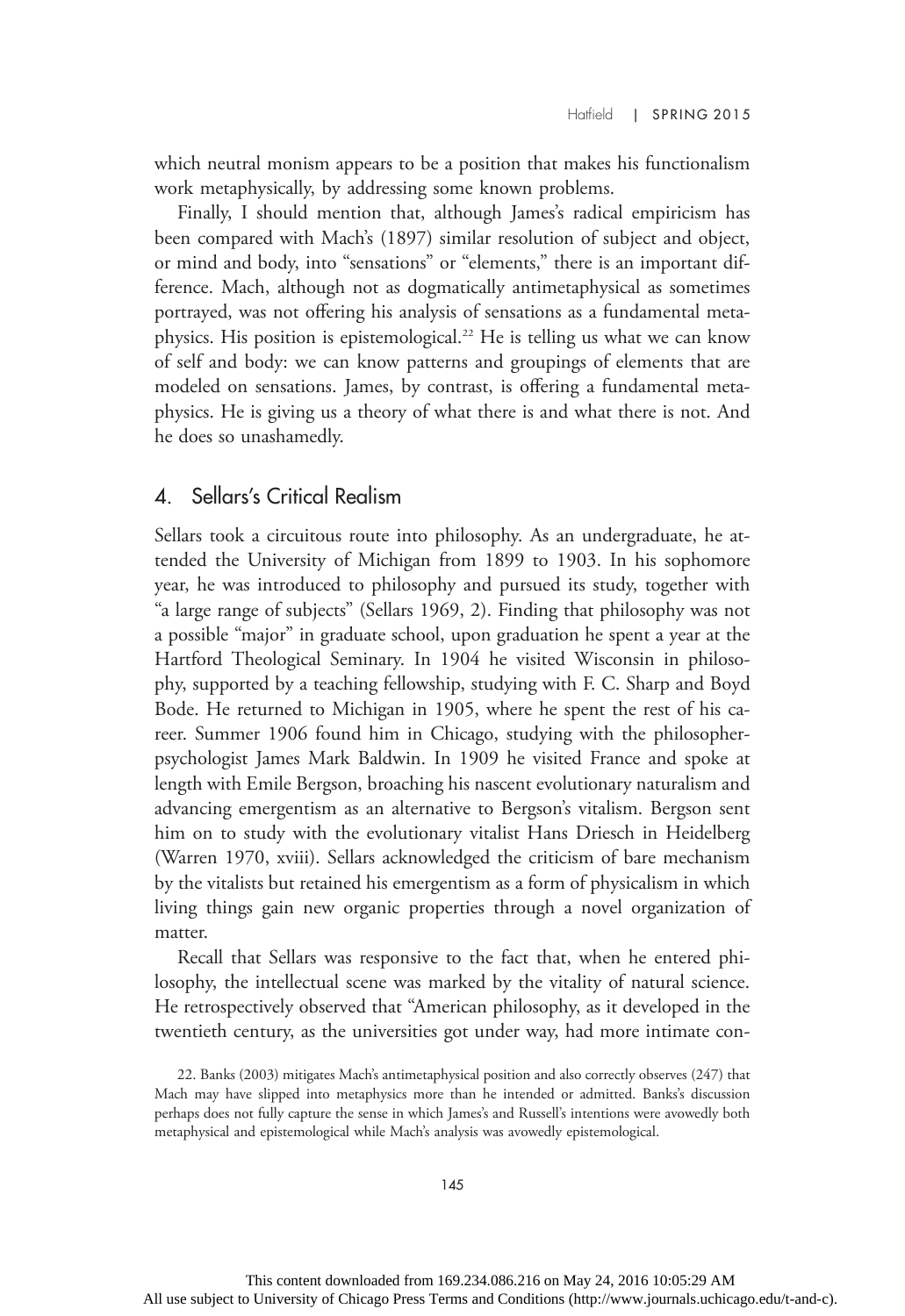tact with science than did British philosophy or German philosophy" (Sellars 1969, 5).23 In his view, American philosophy developed character and strength through this contact, which waned as the succeeding generation first followed the debate between Oxford and Cambridge and then felt the impact of Wittgenstein and Carnap, who tended to "ignore philosophical dialogue and go off on a tangent of their own" (5). Sellars himself responded to the early situation by developing a new form of nonmechanistic naturalism and physicalism.

With respect to the British focus of his younger colleagues, Sellars wrote: "since I could not agree with Russell or Moore on fundamental points . . . it seemed to me that the so-called analytic philosophy which got quite a vogue was ambivalent. In one sense, I liked its emphasis. In another sense, it did not seem to me very creative in either epistemology or ontology. American addiction to it and disregard of its own momentum struck me as a form of neocolonialism" (1969, 5). No doubt Sellars liked the emphasis of Moore and Russell because they did not ignore or brush aside the problem of perception, as he thought Wittgenstein and Carnap had done in favor of logic and semantics (3). But he found Moore and Russell's solutions uncreative, or perhaps conventional, because they accepted a shared tenet of idealism and Hamiltonian intuitive realism that knowledge "is the actual presence of reals" known by "presentation" or "intuition" (Sellars 1912, 225; also, 1917, 679). Sellars rejected any theory of knowledge that required the external world as object of knowledge to be intuitively present to the knower, just as he rejected any representative theory that made an internal object or a third thing into an intuited object of perception and hence the object of knowledge.

Sellars's philosophy begins with the presumption that individuals know things, that there is knowledge to be found in science and in everyday life. Everyday knowledge leads toward a kind of naive realism in which the object purportedly is directly and intuitively known. A tincture of science undermines this view and leads to the conclusion that knowledge of the external world is mediated by sense organs, neurophysiology, and mental content.

<sup>23.</sup> When an earlier version of this article was given at the Bay Area Workshop on Pragmatism in the Philosophy of Science, an audience member questioned whether American philosophy before the logical empiricist immigration really had much contact with science, revealingly posing the question in terms of philosophical engagement with mathematics and physics. Of course, the sciences I am discussing are biology and psychology, and in the first decades of the twentieth century there was a rich pattern of interaction involving James, Dewey, Sellars, E. A. Singer, Holt, Perry, and others (see Hatfield 2002). For philosophy of physics and history and philosophy of physics in the teens and twenties in America, one should look to Morris Cohen (1918) and the important dissertation and book of E. A. Burtt (1925). In any case, contact with biology or psychology must also count as contact with science.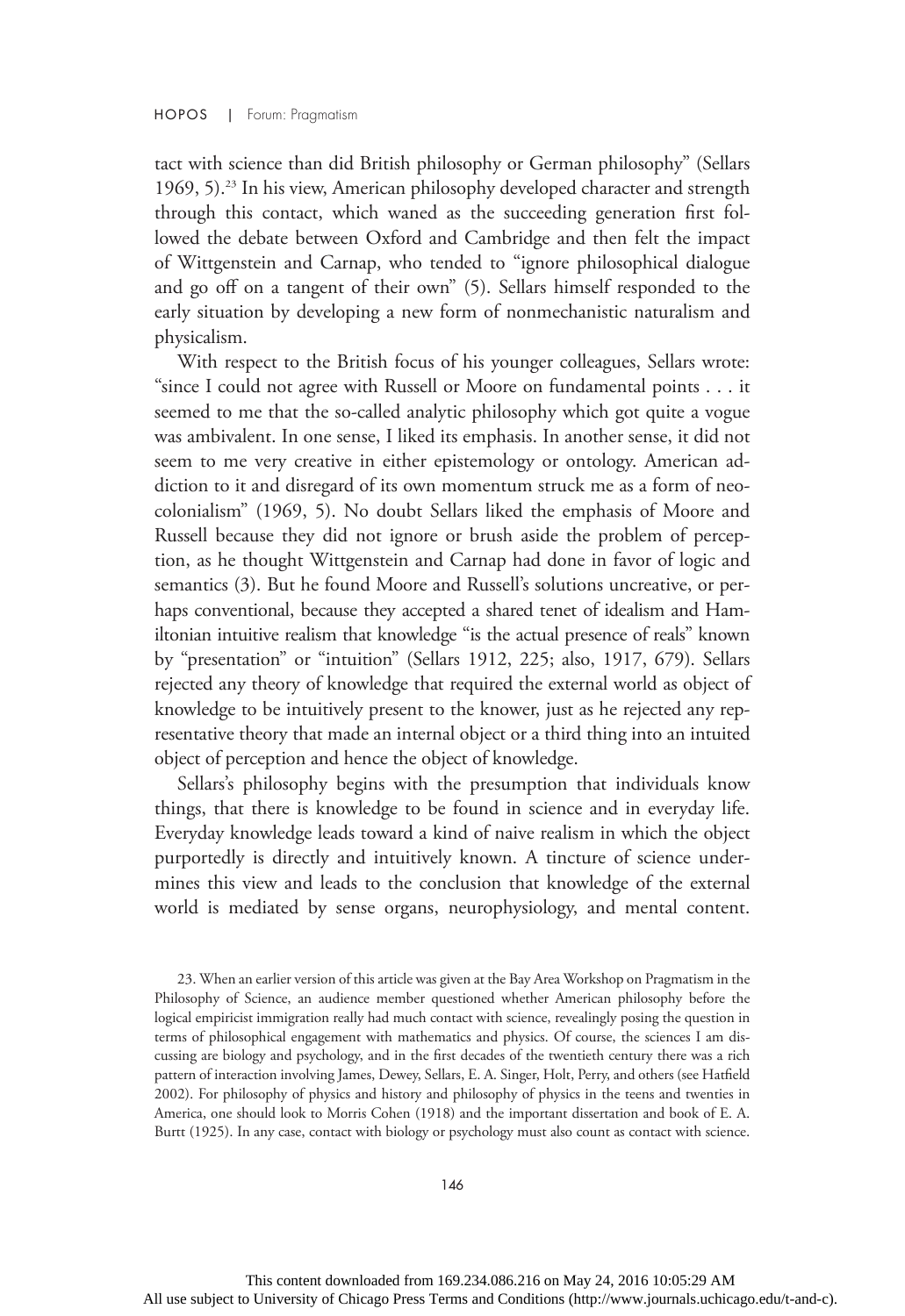Sellars's philosophy is naturalistic but critical. It is not naive. Here are his remarks on how epistemology should proceed:

What, then, is epistemology? It is the reflective science which studies the nature, conditions, and development of human knowledge in the light of the available facts. It begins with a reflective study of the individual's field of experience, his distinctions and views of knowledge, and passes gradually to an hypothesis which will best harmonize the known facts. Approaching epistemology in this manner, I have been led to raise myself from the level of natural realism to that of critical realism. The result has been a view of knowledge which meets the demands of modern science and fits in with a flexible naturalism. (1917, 680)

His view of modern science is not the old mechanistic view, which had no place for human experience. Rather, it is a dynamic view of an organism that adjusts itself to its environment and knows that environment through the mental content that its senses have evolved to provide.

In the philosophy of perception as related to epistemology and the mindbody problem, Sellars developed a new position, not found in Hamilton's scheme. His critical realism took a novel stand on the relations among what is given to consciousness, what is the object of perception, and what is the ontology of the subject. His points about the given and the object of knowledge are set out in a passage in which he contrasts his Critical Realism with the earlier New Realism:<sup>24</sup> "Now the very gist of the difference between neorealism and critical realism is that the knowledge-content, or object of awareness, is, for the latter, numerically distinct from the existent or object of knowledge. The only justification of the phrase epistemological dualism resides in this fact. The existent acknowledged, but not given, is the object of knowledge, while the mental content given is the material and content of knowledge, but not the object" (Sellars 1918, 507).

First, Sellars sets his position up as an epistemological dualism. It distinguishes the knower and the act of knowing, as well as the mental content of knowing, from the known. But in this regard, it is not an intuitive or a presentational theory. He rejects Lockean representative realism, as well. The experienced datum is mental, and it is given, but it is not the object of perception or knowledge. For sensory knowledge, the object is the external physical object, which is known and affirmed by means of the mental content. The

24. Sellars (1969, 49) portrayed James as a precursor to the New Realism; the New Realists viewed James as their inspiration.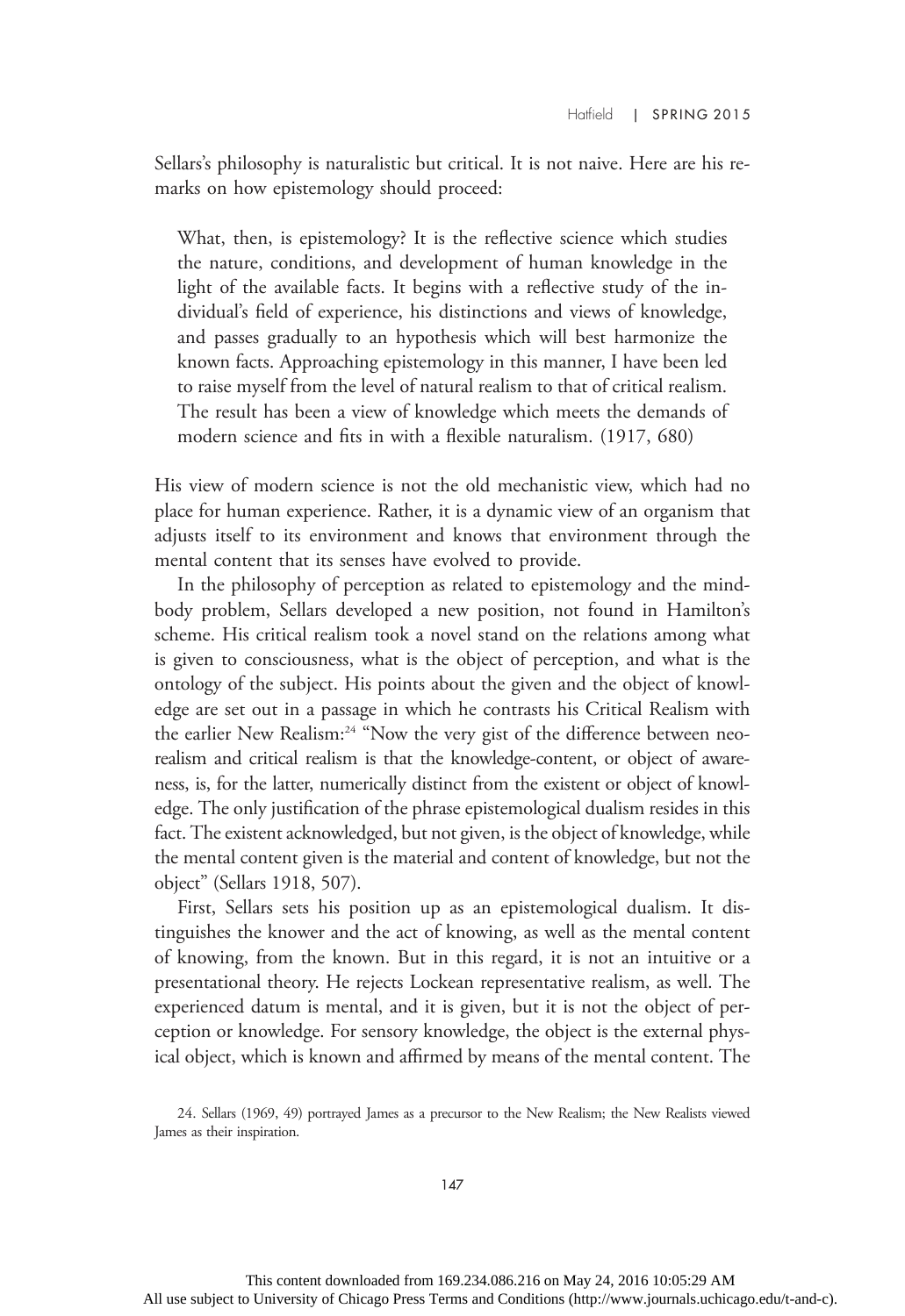"affirming" of the object is an active and "almost automatic" (Sellars 1920, 198) contribution of the perceiver, in response to dynamic changes in sensory experience that are consistent with an external object of a certain size, shape, and color (1920, 196, 202; 1961). Sellars has proposed a mediated but direct realism. It is mediated in the sense that mental content is the means by which the external object is known and affirmed; it is immediate in the sense that not the mental content but the object perceived through the mental content is the immediate object of perception (1920, 194). The content is a *perceiving*, not (in the primary instance) a *perceived*.<sup>25</sup>

This attitude toward perception was sustained by Sellars's emergent evolutionism. His aim was to see mental functioning as a product of the physical organism. To achieve this, he had to reconceive the physical organism as more than a mere mechanical device; he needed to view the organism as the product of a creative synthesis effected by evolutionary processes. The organism was an experiencer and a knower. It gained these abilities through its biological development. These abilities could not, in Sellars's view, be accounted for in a reductionistic way. Sellars was a physicalist, but he was not a reductive materialist or reductive physicalist. Life and mind are physical but not narrowly mechanical processes. They are evolved organic capacities.

In his Evolutionary Naturalism of 1922, Sellars explained what he found lacking in past naturalism:

Aside from its philosophical immaturity, past naturalism had three main weaknesses. . . . [It] sought too blindly to reduce or disintegrate, as though novelty could not arise, as though the organic could be only the inorganic. It was dominated almost entirely by the exact sciences with their stress upon quantities. And it did not enough recognize the reality of mind and of those human organizations and events for which mind is pivotal. In brief, past naturalism did not take evolution seriously nor did it take mind seriously. As we shall try to show in the course of our general argument, these two shortcomings are very closely connected. An

25. Sellars's position (1918, 1920, 1961) differs from Hamilton's (6c), in that he does not regard the representative content as an object of perception (this point is less clear in Sellars [1916], which focuses on the negative case against naive realism). Sellars's analysis of perception was largely endorsed by Chisholm (1954), who balked at Sellars's materialism. Sellars's analysis is similar to Chisholm's (1957) theory of appearing or adverbial theory. The point is that the mental content in perception is not an entity, nor is it, as a modification of mind, normally the object of attention or of directed cognition. Sellars's position requires a cognitive act of affirmation to complete the perception of an external object, and in this way it is like Chisholm's (1957, chap. 1) propositional seeing; Chisholm (1957, chap. 10) also recognized a nonpropositional sense of seeing, consisting in an object's appropriately affecting the visual system in a way that makes the object appear some way to an observer.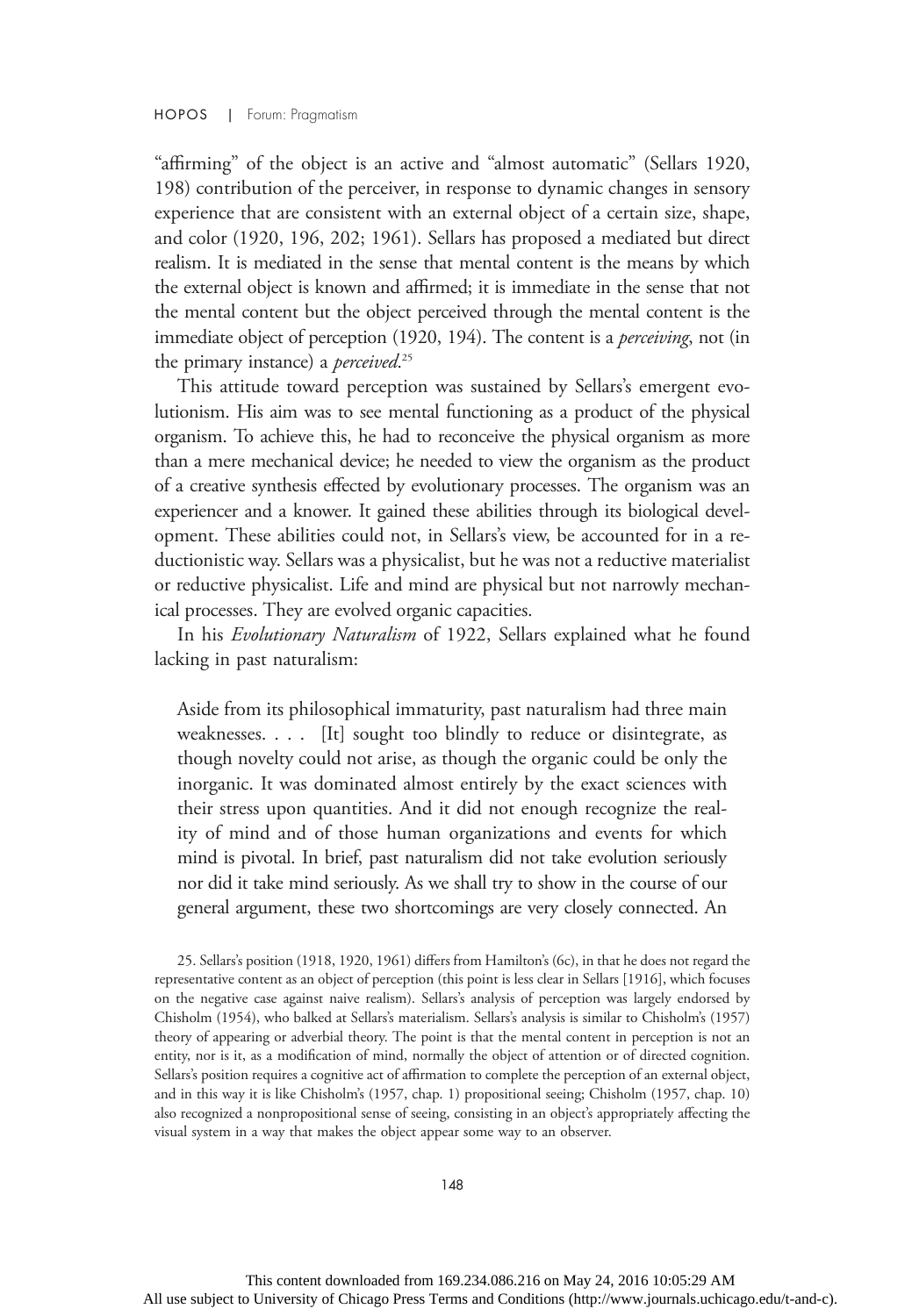adequate naturalism must reckon without condescension with biology, psychology and sociology. (1922, 16)

Past naturalism focused on the inorganic.<sup>26</sup> Past epistemology focused on the need for the mind to be present to the immediate object of knowledge. In Sellars's critical realism and evolutionary naturalism, mind would be seen as an evolved capacity for knowing, as a functional process immersed "in" the organism as the living expression of its adjustment to its environment. As such, mind cannot confront the external object intuitively or presentatively; its knowledge is mediated by physiology and by mental content experienced as a state of the subject. But this mental content, in functioning to adjust the organism to its environment, takes external things as its object. Complete perceptual states are active referrings to external things. We intend, and attend to, the objects with which we interact.

Sellars's physicalism is an organic physicalism in which mind emerges from matter through the creative synthesis of evolution. His physicalized functionalism allowed him to address questions about knowledge and the mind-body problem in his own characteristic way. It was at its time a new position under the sun, one that acknowledged recent scientific advances but placed the results of science within a philosophy that looked out for itself.

## 5. Conclusion

In the introduction I sought to find a common link among a group of American philosophers in the first decades of the twentieth century that would comprise Pragmatists, New Realists, Critical Realists, and American Functionalists. I found this unity in a shared regard for evolution and biofunctional analysis. James and Sellars provided the main instances for analysis, but it would not be hard to show the presence of evolutionary and functional concerns in Dewey (1896), C. A. Strong (1903), and others. James, Sellars, and their compatriots are distinct in their uses of Darwin and functionalism because they brought the discussion prominently into the context of academic philosophy in America at a time when philosophical interest in the implications of Darwinian evolution had waned in Britain.

There is a deeper background that conditioned the new "realist" philosophies in both Britain and America: the conjunction of the problem of the

<sup>26.</sup> Strikingly, more than a decade later Schrödinger, Bohr, and Heisenberg made similar remarks about the exclusion of biological and psychological phenomena from the scientific outlook of nineteenth-century physics, on which see Hatfield (2009), 312–23.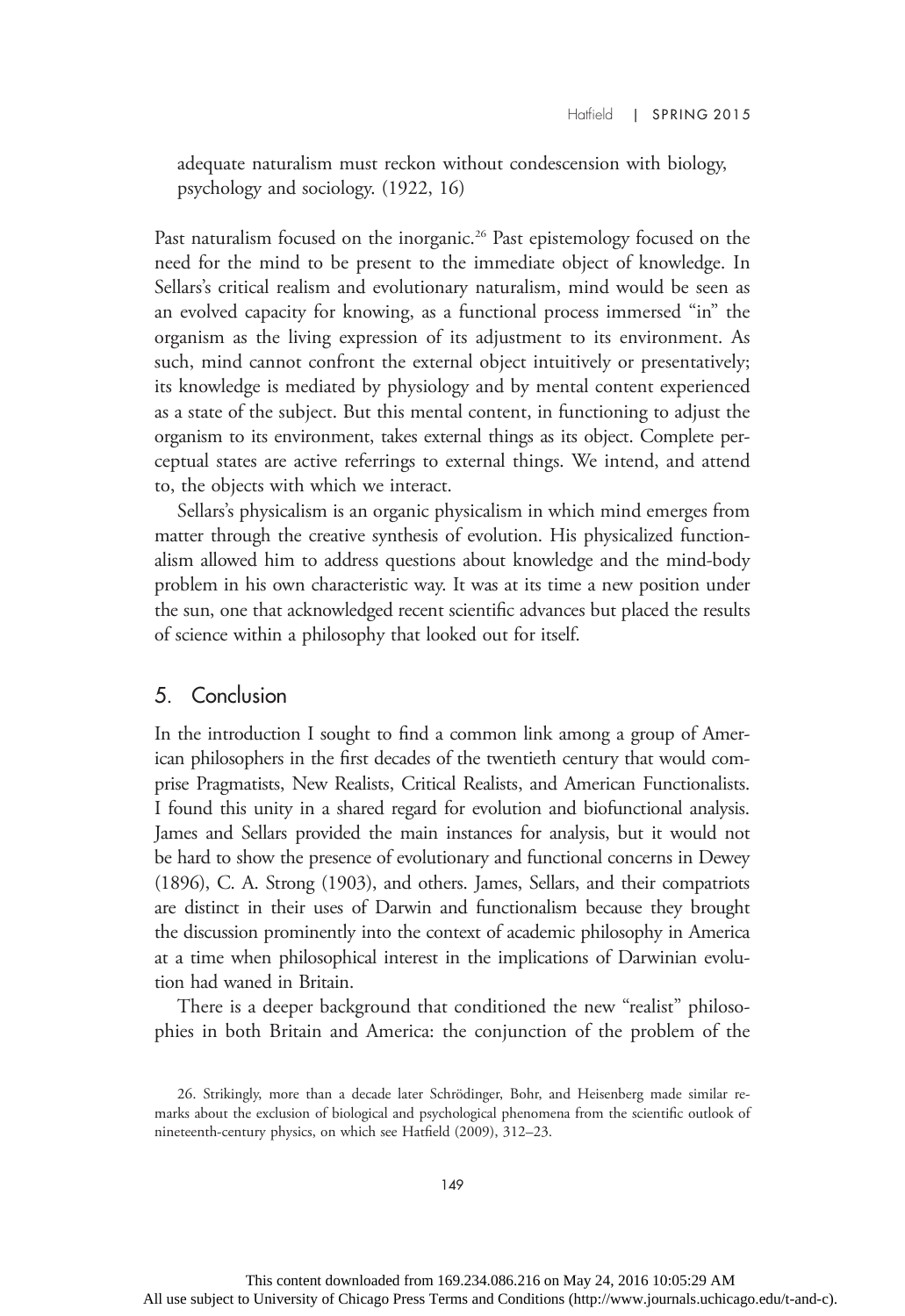external world and the mind-body problem. The positions taken on these two problems define the various realisms of Moore and Russell, the New Realists, and the Critical Realists, and the mind-body problem provides a conditioning context for American Functionalism.

In the early decades of twentieth-century America, philosophy was undergoing rapid growth as many academies transitioned from colleges to research universities. Contrary to Daniel J. Wilson's (1990) story about American philosophers feeling "inferior" to scientists and suffering a crisis of consciousness, figures such as James, Sellars, Dewey, Woodbridge, and Strong were at home discussing traditional philosophical questions in metaphysics and epistemology in connection with Darwinian biology and various aspects of the new psychology.27 As Sellars put it, the recent successes of science raised new questions for philosophy but did not answer them. New scientific findings and conceptions invigorated American philosophy in the early decades of the twentieth century, a result that many philosophers welcomed.

#### REFERENCES

Alexander, Samuel. 1920. Space, Time, and Deity. 2 vols. London: Macmillan.

- Angell, James Rowland. 1907. "The Province of Functional Psychology." *[Psychological Re](http://www.journals.uchicago.edu/action/showLinks?crossref=10.1037%2Fh0070817)*[view](http://www.journals.uchicago.edu/action/showLinks?crossref=10.1037%2Fh0070817) 14:61–91.
- Banks, Erik C. 2003. Ernst Mach's World Elements: A Study in Natural Philosophy. Dordrecht: Kluwer.

Bosanquet, Bernard. 1913. Review of Development and Purpose: An Essay towards a Phi-losophy of Evolution, by L. [T. Hobhouse.](http://www.journals.uchicago.edu/action/showLinks?crossref=10.1093%2Fmind%2FXXII.87.383) Mind 22:383-87.

- Burtt, Edwin A. 1925. The Metaphysical Foundations of Modern Physical Science: A Historical and Critical Essay. New York: Harcourt Brace & Co.
- Cambridge University. 1893. Calendar. Cambridge: Deighton, Bell.
- Candlish, Stewart. 2007. The Russell/Bradley Dispute and Its Significance for Twentieth-Century Philosophy. Basingstoke: Macmillan.
- Chisholm, Roderick M. 1954. "Sellars' Critical Realism." [Philosophy and Phenomenological](http://www.journals.uchicago.edu/action/showLinks?crossref=10.2307%2F2103739) [Research](http://www.journals.uchicago.edu/action/showLinks?crossref=10.2307%2F2103739) 15:33-47.
- -. 1957. Perceiving: A Philosophical Study. Ithaca, NY: Cornell University Press. Clifford, W. K. 1874. "Body and Mind." Fortnightly Review, n.s., 16:714–36.
- Cohen, Morris R. 1918. "Mechanism and Causality in Physics." [Journal of Philosophy,](http://www.journals.uchicago.edu/action/showLinks?crossref=10.2307%2F2940012) [Psychology and Scienti](http://www.journals.uchicago.edu/action/showLinks?crossref=10.2307%2F2940012)fic Methods 15:365-86.
- Cunningham, Suzanne. 1996. Philosophy and the Darwinian Legacy. Rochester, NY: University of Rochester Press.

27. For further discussion of Wilson's thesis in relation to American philosophy and psychology in the early twentieth century, and also a comparison to the German situation, see Hatfield (2002).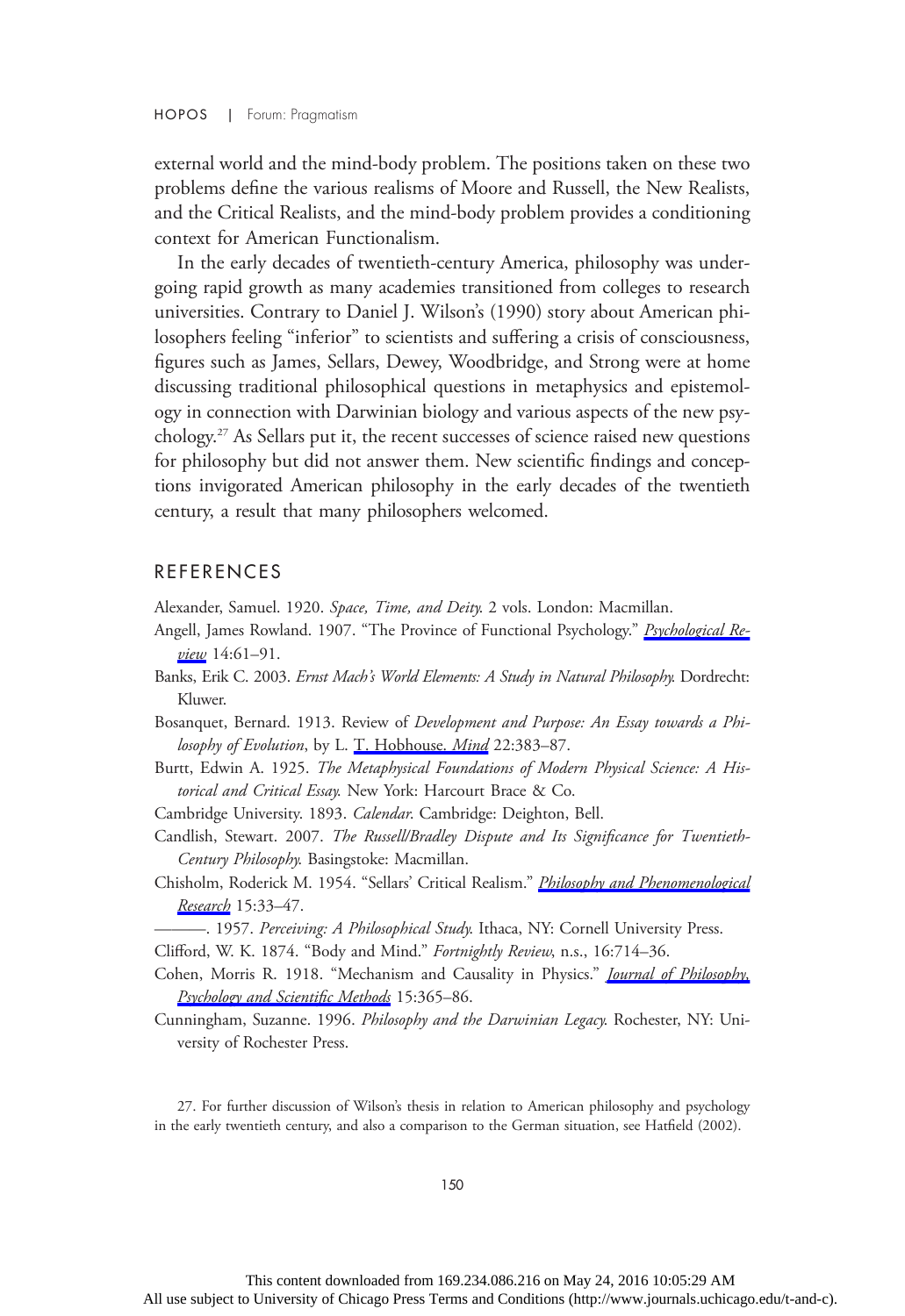- Darwin, Charles. 1859. On the Origin of Species by Means of Natural Selection. London: Murray.
- Dewey, John. 1884. "The New Psychology." Andover Review 2:278–89.
- . 1896. "The Reflex Arc Concept in Psychology." *[Psychological Review](http://www.journals.uchicago.edu/action/showLinks?crossref=10.1037%2Fh0070405)* 3:357-70.
- -, ed. 1903. Studies in Logical Theory. Chicago: University of Chicago Press.
- —. 1905. "The Realism of Pragmatism." *Journal of Philosophy*, *Psychology and Scien*tifi[c Methods](http://www.journals.uchicago.edu/action/showLinks?crossref=10.2307%2F2010861) 2:324-27.
- ———. 1910. The Influence of Darwin on Philosophy, and Other Essays in Contemporary Thought. New York: Holt.
- Drake, Durant, ed. 1920. Essays in Critical Realism: A Co-operative Study of the Problem of Knowledge. London: Macmillan.
- Foster, James J. S., ed. 2012. Scottish Philosophy in America. Exeter: Imprint Academic.
- Hamilton, William. 1855. Discussions on Philosophy and Literature, Education and University Reform. New York: Harper. Original edition published in 1852.
	- -. 1861. Lectures on Metaphysics. 2 vols. Edinburgh: Blackwood.
- Hatfield, Gary. 2002. "Psychology, Philosophy, and Cognitive Science: Reflections on the History and Philosophy of Experimental Psychology." [Mind and Language](http://www.journals.uchicago.edu/action/showLinks?crossref=10.1111%2F1468-0017.00196) 17:207-32.
- -. 2009. "Sense Data and the Mind-Body Problem." In Perception and Cognition: Essays in the Philosophy of Psychology, 297–321. Oxford: Clarendon.
	- ———. 2013a. "Perception and Sense Data." In Oxford Handbook of the History of Analytic Philosophy, ed. Michael Beaney, 948–74. Oxford: Oxford University Press.
	- ———. 2013b. "Psychology, Epistemology, and the Problem of the External World: Russell and Before." In The Historic Turn in Analytic Philosophy, ed. Erich Reck, 171-200. London: Macmillan.
- Heidbredder, Edna. 1933. Seven Psychologies. New York: Appleton-Century-Crofts.
- Hobhouse, L. T. 1896. Theory of Knowledge. London: Methuen.
- **1901.** Mind in Evolution. London: Macmillan.
- 1906. Morals in Evolution: A Study in Comparative Ethics. London: Chapman & Hall.
- ———. 1913. Development and Purpose: An Essay towards a Philosophy of Evolution. London: Macmillan.
- Holt, Edwin B., Walter T. Marvin, W. P. Montague, Ralph Barton Perry, Walter B. Pitkin, and Edward Gleason Spaulding. 1910. "The Program and First Platform of Six Realists." [Journal of Philosophy, Psychology and Scienti](http://www.journals.uchicago.edu/action/showLinks?crossref=10.2307%2F2010710)fic Methods 7:393–401.
	- 1912. The New Realism: Cooperative Studies in Philosophy. New York: Macmillan.

Horstmann, Rolf-Peter. 1984. Ontologie und Relationen: Hegel, Bradley, Russell und die Kontroverse über interne und externe Beziehungen. Königstein: Athenäum Hain.

- Huxley, T. H. 1874. "On the Hypothesis That Animals Are Automata, and Its History." [Nature](http://www.journals.uchicago.edu/action/showLinks?crossref=10.1038%2F010362a0) 10:362–66.
- James, William. 1878. "Remarks on Spencer's Definition of Mind as Correspondence." Journal of Speculative Philosophy 12:1–18.
	- —–. 1890. Principles of Psychology. 2 vols. New York: Holt.
- —. 1904. "Does 'Consciousness' Exist?" *[Journal of Philosophy, Psychology and Scienti](http://www.journals.uchicago.edu/action/showLinks?crossref=10.2307%2F2011942)fic* [Methods](http://www.journals.uchicago.edu/action/showLinks?crossref=10.2307%2F2011942) 1:477-91.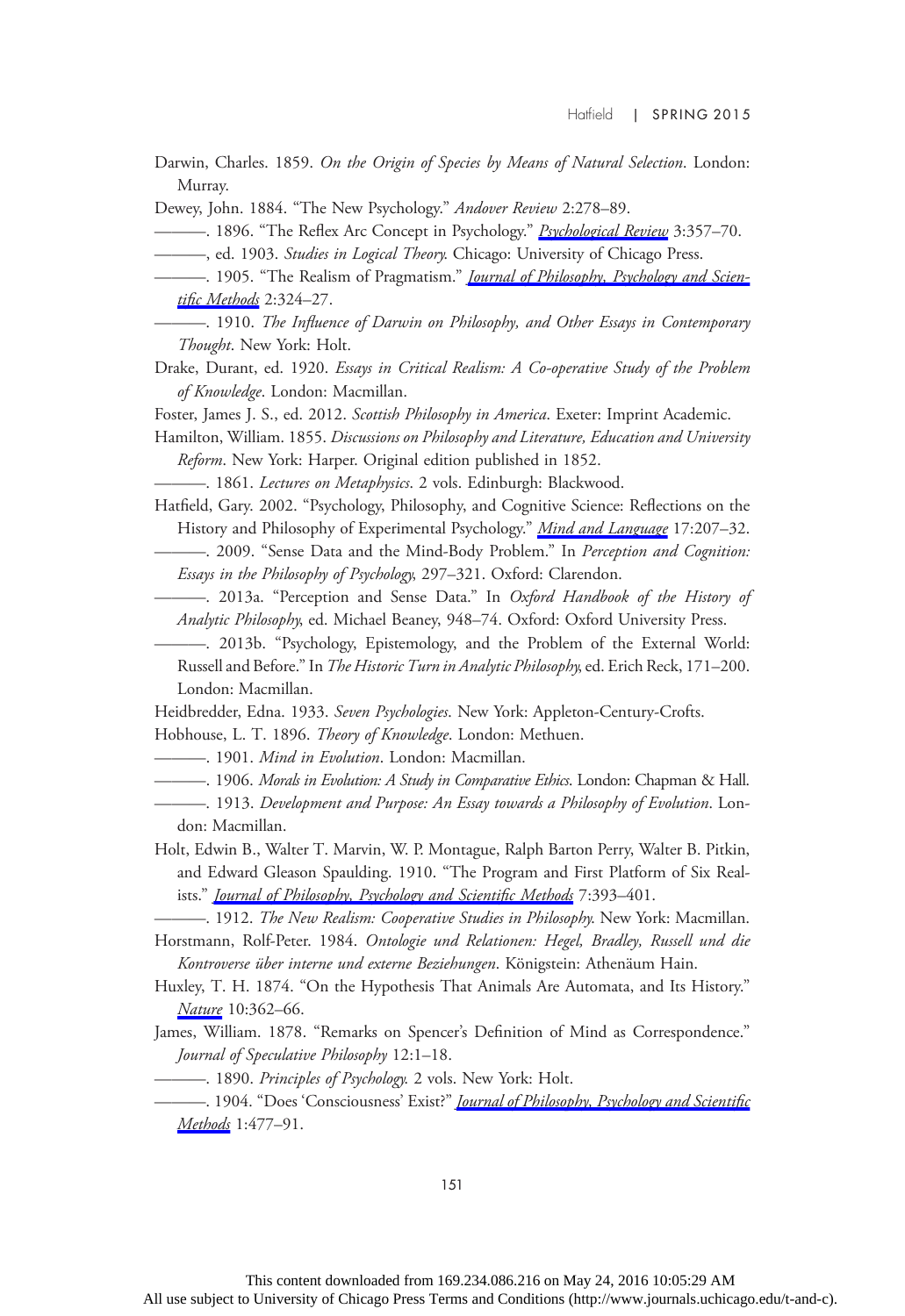HOPOS | Forum: Pragmatism

- -. 1909. The Meaning of Truth. New York: Longmans, Green.
- <sup>22</sup> 1912. *Essays in Radical Empiricism*. New York: Longmans, Green.

Kuklick, Bruce. 2001. A History of Philosophy in America, 1720–2000. Oxford: Clarendon.

- Lewes, George Henry. 1874–79. Problems of Life and Mind. 5 vols. London: Trübner.
- Mach, Ernst. 1897. Contributions to the Analysis of the Sensations. Trans. C. M. Williams. Chicago: Open Court. Originally published as Beiträge zur Analyse der Empfindungen ( Jena, 1886).
	- 1976. Knowledge and Error: Sketches on the Psychology of Enquiry. Ed. Brian McGuinness. Dordrecht: Reidel. Translation of Erkenntnis und Irrtum, 5th ed. (Leipzig, 1926).

Menand, Louis. 2001. The Metaphysical Club. New York: Farrar, Straus & Giroux.

- Mill, John Stuart. 1872. Examination of Sir William Hamilton's Philosophy. London: Longman, Green, Reader, & Dyer.
- Montague, W. P. 1920–21. "Variation, Heredity and Consciousness." [Proceedings of the](http://www.journals.uchicago.edu/action/showLinks?crossref=10.1093%2Faristotelian%2F21.1.13) [Aristotelian Society](http://www.journals.uchicago.edu/action/showLinks?crossref=10.1093%2Faristotelian%2F21.1.13) 21:13-50.
	- -. 1937. "The Story of American Realism." *[Philosophy](http://www.journals.uchicago.edu/action/showLinks?crossref=10.1017%2FS0031819100010470)* 12:140-61.
- Morgan, C. Lloyd. 1923. Emergent Evolution. New York: Holt.
- Owens, D. Alfred, and Mark Wagner, eds. 1992. Progress in Modern Psychology: The Legacy of American Functionalism. Westport, CT: Praeger.
- Perry, Ralph Barton. 1912. Present Philosophical Tendencies: A Critical Survey of Naturalism, Idealism, Pragmatism, and Realism, Together with a Synopsis of the Philosophy of William James. New York: Longmans, Green.

—. 1917. "Purpose as Tendency and Adaptation." *[Philosophical Review](http://www.journals.uchicago.edu/action/showLinks?crossref=10.2307%2F2178045)* 26:477-95.

Reid, Thomas. 1846. Works. Ed. William Hamilton and Dugald Stewart. Edinburgh: Maclachlan & Stewart.

———. 1997. An Inquiry into the Human Mind: On the Principles of Common Sense. Ed. Derek R. Brookes. University Park: Pennsylvania State University Press.

- Richards, Robert J. 1987. Darwin and the Emergence of Evolutionary Theories of Mind and Behavior. Chicago: University of Chicago Press.
- Ruckmich, C. A. 1913. "The Use of the Term Function in English Textbooks of Psychol-ogy." [American Journal of Psychology](http://www.journals.uchicago.edu/action/showLinks?crossref=10.2307%2F1413276) 24:99-123.
- Russell, Bertrand. 1912. Problems of Philosophy. London: Williams & Norgate.

-. 1959. My Philosophical Development. New York: Simon & Schuster.

Sellars, Roy Wood. 1907. "The Nature of Experience." *Journal of Philosophy*, *Psychology* [and Scienti](http://www.journals.uchicago.edu/action/showLinks?crossref=10.2307%2F2011391)fic Methods 4:14–18.

-. 1912. "Is There a Cognitive Relation?" *[Journal of Philosophy, Psychology and Sci](http://www.journals.uchicago.edu/action/showLinks?crossref=10.2307%2F2013733)*entifi[c Methods](http://www.journals.uchicago.edu/action/showLinks?crossref=10.2307%2F2013733) 9:225-32.

-. 1916. Critical Realism. Chicago: Rand McNally.

<sup>2</sup> - 1917. "The Status of Epistemology." *[Journal of Philosophy, Psychology and Scienti](http://www.journals.uchicago.edu/action/showLinks?crossref=10.2307%2F2940061)fic* [Methods](http://www.journals.uchicago.edu/action/showLinks?crossref=10.2307%2F2940061) 14:673-80.

<sup>———</sup>. 1914. "On the Nature of Acquaintance: Preliminary Description of Experience." [Monist](http://www.journals.uchicago.edu/action/showLinks?crossref=10.5840%2Fmonist19142412) 24:1-16.